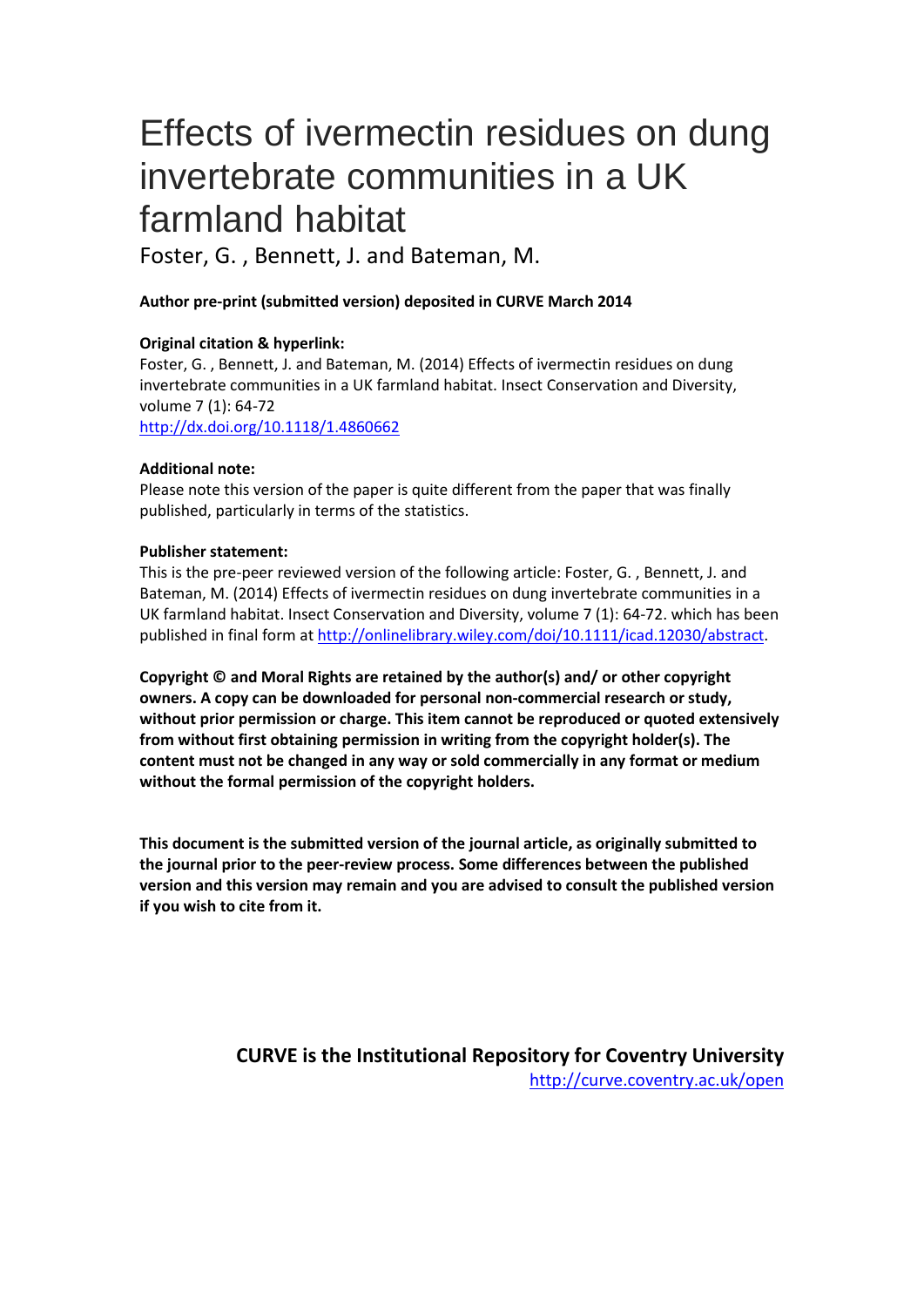# **Effects of ivermectin residues on dung invertebrate communities in a UK**

# **farmland habitat.**

Gemma Sutton<sup>a\*</sup>, James Bennett<sup>b</sup> and Mark Bateman<sup>c</sup>.

<sup>a</sup> Centre for Agroecology and Food Security, Coventry University, Priory Street, CV1 5FB, United Kingdom. [gemma.sutton@coventry.ac.uk,](mailto:gemma.sutton@coventry.ac.uk) telephone +44 (0)24 7688 7653.

**b Centre for Agroecology and Food Security, Coventry University, Priory Street, CV1 5FB, United Kingdom.** [james.bennett@coventry.ac.uk.](mailto:james.bennett@coventry.ac.uk)

C Department of Geography, Environment and Disaster Management, Coventry University, Priory Street, CV1 5FB, United Kingdom. [mark.bateman@coventry.ac.uk.](mailto:mark.bateman@coventry.ac.uk)

\* Corresponding author[, gemma.sutton@coventry.ac.uk,](mailto:gemma.sutton@coventry.ac.uk) telephone +44 (0)24 7688 7653.

## **Abstract**

1. Ivermectin is a broad-spectrum anti-parasitic drug, routinely administered to livestock worldwide, and concerns have been raised about its impacts on non-target dung fauna and pasture systems. This paper reports the effect of sward structure (long sward, short sward or bare ground) on ivermectin persistence and cowpat colonisation by invertebrates, during an on-farm experiment in the UK.

2. The levels of ivermectin in cowpats were high (21,899 μg/kg one day after treatment with a pour-on formulation) and remained detectable throughout the 47 day trial. Residue breakdown occurred, but levels persisted above those lethal to some invertebrates. Sward structure had no significant effect on ivermectin levels.

3. Ivermectin residues affected cowpat colonisation. Diptera were present in significantly lower numbers in treated cowpats, whereas coprophagous Coleoptera were present in significantly higher numbers in treated cowpats in the majority of cases. This attractive effect on coprophagous Coleoptera was most pronounced in the sward environments.

4. The non-target effects of pesticides are currently of concern to policy makers. The results of this research add further weight to these concerns, particularly with regard to the duration for which ivermectin persists *in situ* in UK pasture, and because of the preferential attraction exhibited by coprophagous Coleoptera.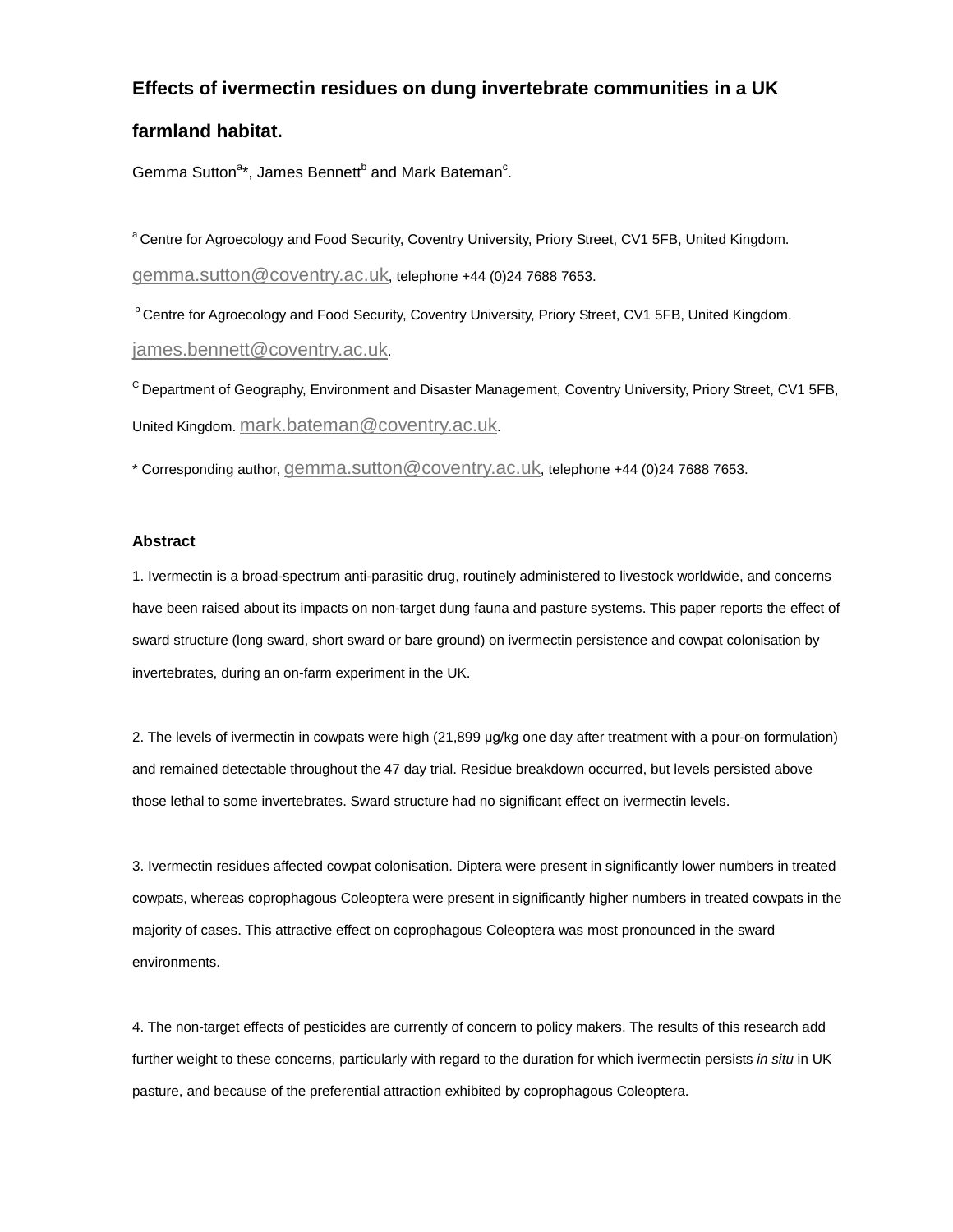**Key words:** Ivermectin; Breakdown, Biodiversity; Invertebrate diversity; Dung fauna; Habitat.

## **Introduction**

Ivermectin, a macrocylic lactone belonging to the avermectin group of chemicals, is a broad-spectrum anti-parasitic drug, which is routinely administered to livestock throughout the world. While it offers an efficient and economical method for treating and controlling parasitic diseases, concerns have been raised about its possible impact on biodiversity in farmland systems (Floate *et al*., 2005; Wall & Strong, 1987). In particular, the long-term effects on non-target dung fauna and pasture systems remain unclear (Floate *et al*., 2005; Lumaret & Errouissi, 2002; Suarez *et al*., 2003), especially in temperate climates (O'Hea *et al*., 2010).

After administration, the breakdown of ivermectin by metabolism is generally moderate, and between 62 and 98% of the ivermectin used in treatment may be excreted unaltered in the faeces (Floate *et al*., 2005: Kryger *et al*., 2005). While few studies have quantified ivermectin levels in faeces, it is evident that ivermectin does not rapidly degrade, and remains at concentrations considered harmful to coprophagous fauna for long periods. Suarez *et al.* (2003) detected residues of 13 μg/kg in cowpats after 180 days in an Argentinian field, and Sommer & Steffansen (1993) reported that 84% of the ivermectin initially excreted remained in cowpats after 45 days in a Danish pasture.

Residues of ivermectin are known to affect dung colonisation by Coleoptera and Diptera, but relatively few studies have investigated this effect (O'Hea *et al*., 2010), and research to date has produced conflicting results (Floate, 2007). It has been demonstrated that certain insects may avoid dung from treated cattle (Floate, 1998a, 2007; Holter *et al*., 1993; Suarez *et al*., 2003; Wall & Strong, 1987; Webb *et al*., 2010), while others may preferentially colonize it (Floate, 2007; Holter *et al*., 1993; Lumaret *et al*., 1993; Wardhaugh & Mahon, 1991), both of which have implications for dung breakdown, insect survival and long-term pasture health.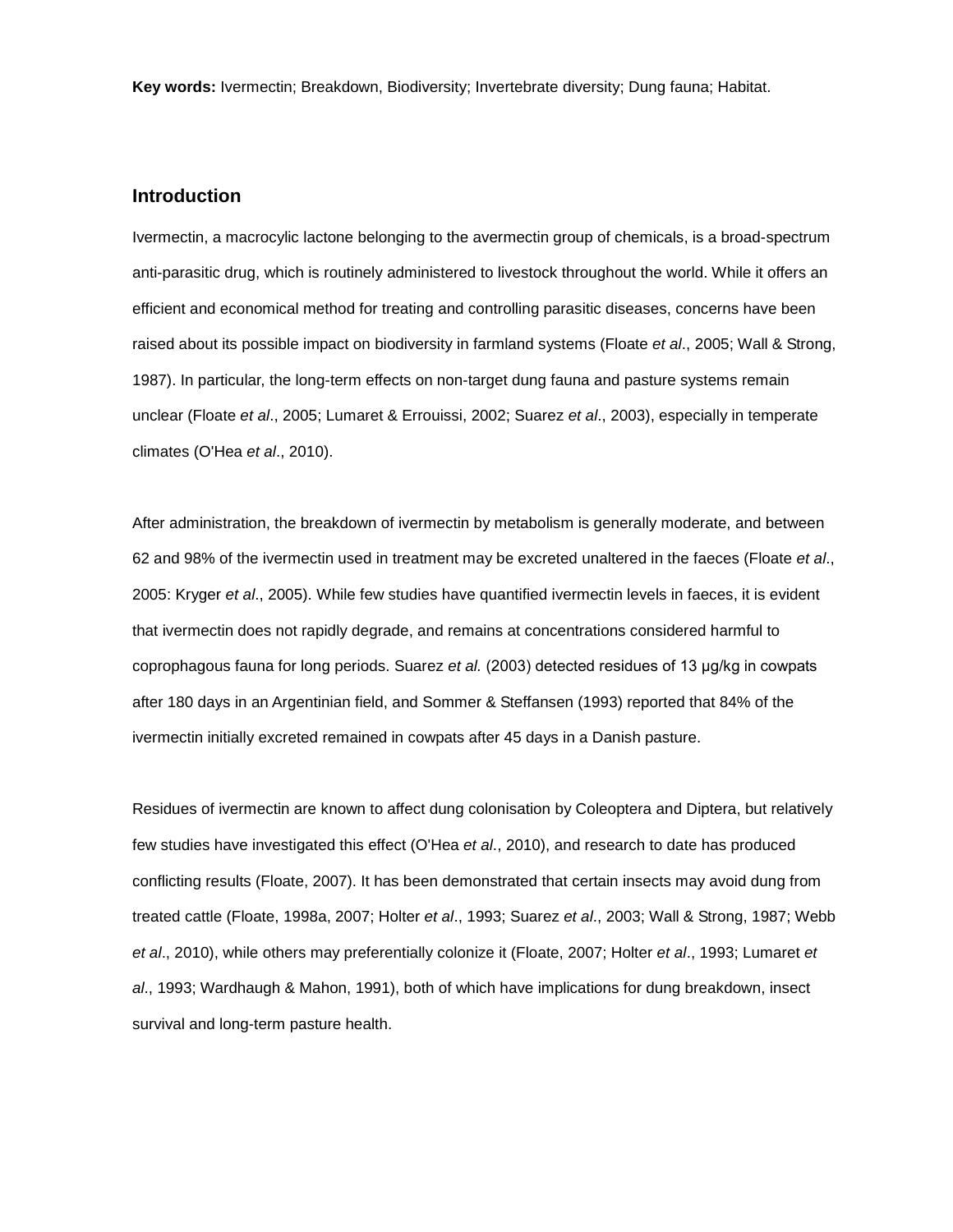Ivermectin has been shown to have a significant effect on temperate dung beetles. O'Hea *et al.* (2010) found that ivermectin residues significantly slowed the development of *Aphodius* species, with ivermectin levels as low as 200 μg/kg (wet weight) reducing the percentage of *A. ater* developing beyond larvae instar III to just 15%. Ivermectin has also been shown to cause mortality of *A. constans*, with the LC50 for first instar larvae being determined at between 420 and 692 μg/kg (dry weight) by Lumaret *et al.* (2007), and between 880 and 980 μg/kg (dry weight) by Hempel *et al.* (2006).

Diptera are particularly sensitive to ivermectin, and concentrations as low as 1 μg/kg are toxic to common species such as the yellow dung fly (*Scathophaga stercoraria*) (Strong & James, 1993). West & Tracy (2009) reported a significant reduction in *S. stercoraria* pupation in cowpats containing ivermectin, with only 28% of flies pupating when ivermectin levels were 0.2 μg/kg (wet weight). The median effective concentration (EC50) for 50% egg-to-adult mortality for *S. stercoraria* was determined by Römbke *et al.* (2009) as 20.9 + 19.1 μg/kg (fresh weight).

Researchers have highlighted the need for studies into the effects of ivermectin under a wider variety of conditions (Suarez *et al*., 2003). Studies in the UK are particularly important, since there has been limited research in temperate climates, with the majority of recently published literature relating to tropical countries and tropical species, as noted by O'Hea *et al.* (2010) and Webb *et al.* (2010). There has also been a call for greater understanding of the effects that landscape features such as field size, boundary type and sward height, have on the persistence and impact of avermectins in the environment (Webb *et al*., 2007). Pastures are non-uniform environments, varying in terms of vegetation height and cover – factors that alter microclimate and insect activity, survival and reproduction (Hutton & Giller, 2003; Vessby, 2001), and possibly the persistence and breakdown of ivermectin (Halley *et al*., 1989b). Despite this, no studies have been carried out to determine the effect of sward structure on ivermectin persistence or cowpat colonisation.

The overall objective of this study was to assess ivermectin persistence, and how it affects cowpat colonisation, in three different sward structures commonly found in and around temperate pasture ecosystems in the UK.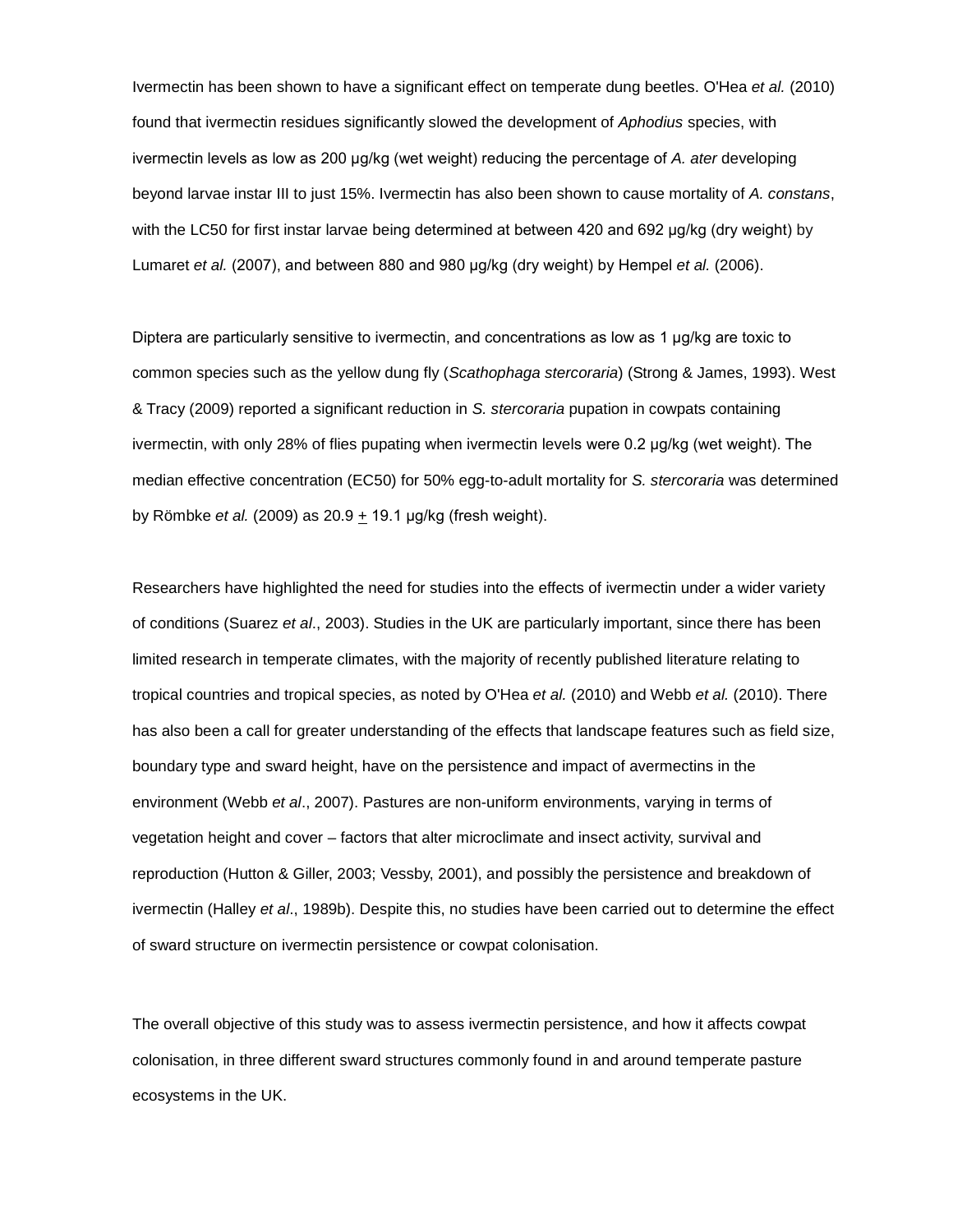# **Method**

#### **Study area**

The experiment was carried out on a small mixed beef and dairy farm in Shustoke, east of Birmingham, England (SP 230901, 52°30'N, 01°39' W), between the 22<sup>nd</sup> April and 10<sup>th</sup> June 2005. The farm was selected since it was representative of a typical livestock farm which routinely administers ivermectin pour-on formulas for the treatment of internal and external parasites.

## **Livestock treatment**

On the  $22^{nd}$  April 2005, ten young beef calves (continental cross – Limousin with Friesian) aged between 12 and 24 months were treated with 500 µg per kg weight with an ivermectin pour-on formula (Noromectin, produced by Norbrook, UK, which contains ivermectin 0.5% w/v), while ten calves remained untreated as the control group. Treatment occurred when local farmers were administering antiparasitic drugs to their cattle, to coincide with the time that cattle are turned out to grazing at the end of April or beginning of May (Webb *et al*., 2007). The calves' diet from early April was grass pasture.

## **Faecal collection and cowpat preparation**

Approximately 60 litres of dung was collected from each treatment group the day after treatment (day zero). The dung collected from each group was carried to the field site where it was homogenised by group, on a large plastic sheet, to minimise the variation that would otherwise occur between animals within each treatment. For each treatment group, the dung was then made into 60 experimental cowpats, each with a wet weight of 1kg and diameter of 20 cm. A 20g sample of untreated and treated dung was collected and stored at -20°C for later analysis to determine the ivermectin level on day zero.

#### **Experimental design**

Three areas within a single pasture, bordered by hedges on all four sides, were selected to represent typical long sward, short sward and bare ground areas commonly found in pastures. In each sward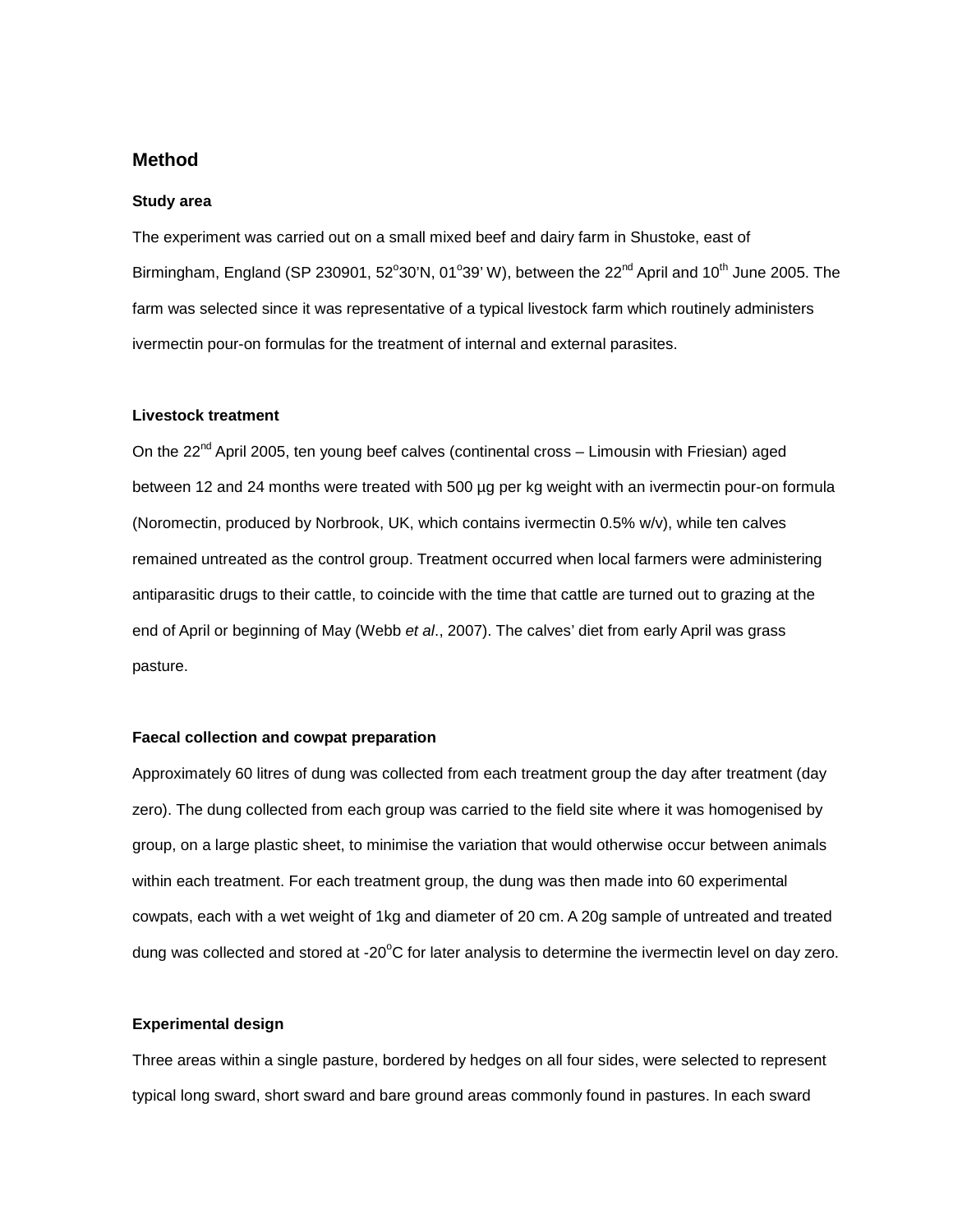type, two replicate plots of 3m by 7m were marked out using string and pegs, thus giving a total of six plots.

Within each plot, 10 cowpats from each treatment were spaced in an alternating sequence, one metre apart, across three rows. This layout was used to intersperse treatments in space, since cowpat colonisation by various insects is not uniform, and because Barth (1993) recommends that cowpats of the same treatment should not be placed in groups, but rather varied to minimise effects of location.

## **Cowpat collection**

The experimental cowpats were collected from the field 1, 4, 10, 24 and 47 days after deposition day (day 0). These collection dates were chosen on the basis that more intensive sampling should be conducted during the early stages of the experiment because insect activity is greatest during this period (Skidmore, 1991). The experiment was terminated at day 47, because after 45 days in temperate pastures it is unlikely that coprophilous invertebrates will colonise any remaining dung (Skidmore, 1991).

On each collection date, two randomly selected cowpats were removed from each replicate of each treatment, and hence 24 cowpats were collected on each visit. Approximately 20g of dung was immediately removed from the centre of each cowpat, sealed in a small air tight polythene bag and stored at -20 $\mathrm{^{\circ}C}$  to enable the later determination of drug residues. The remainder of each cowpat was transferred to the laboratory in a large polythene bag where it was stored at  $5^{\circ}$ C overnight until analysed.

## **Invertebrate sampling**

Invertebrates in the cowpats were hand sorted in a white tray and individuals were stored in a fridge until they could be identified and counted. Coprophagus Coleoptera species were identified to species level. Coprophagus Diptera larvae were also recorded, but could not be identified to species level, so were grouped prior to analysis.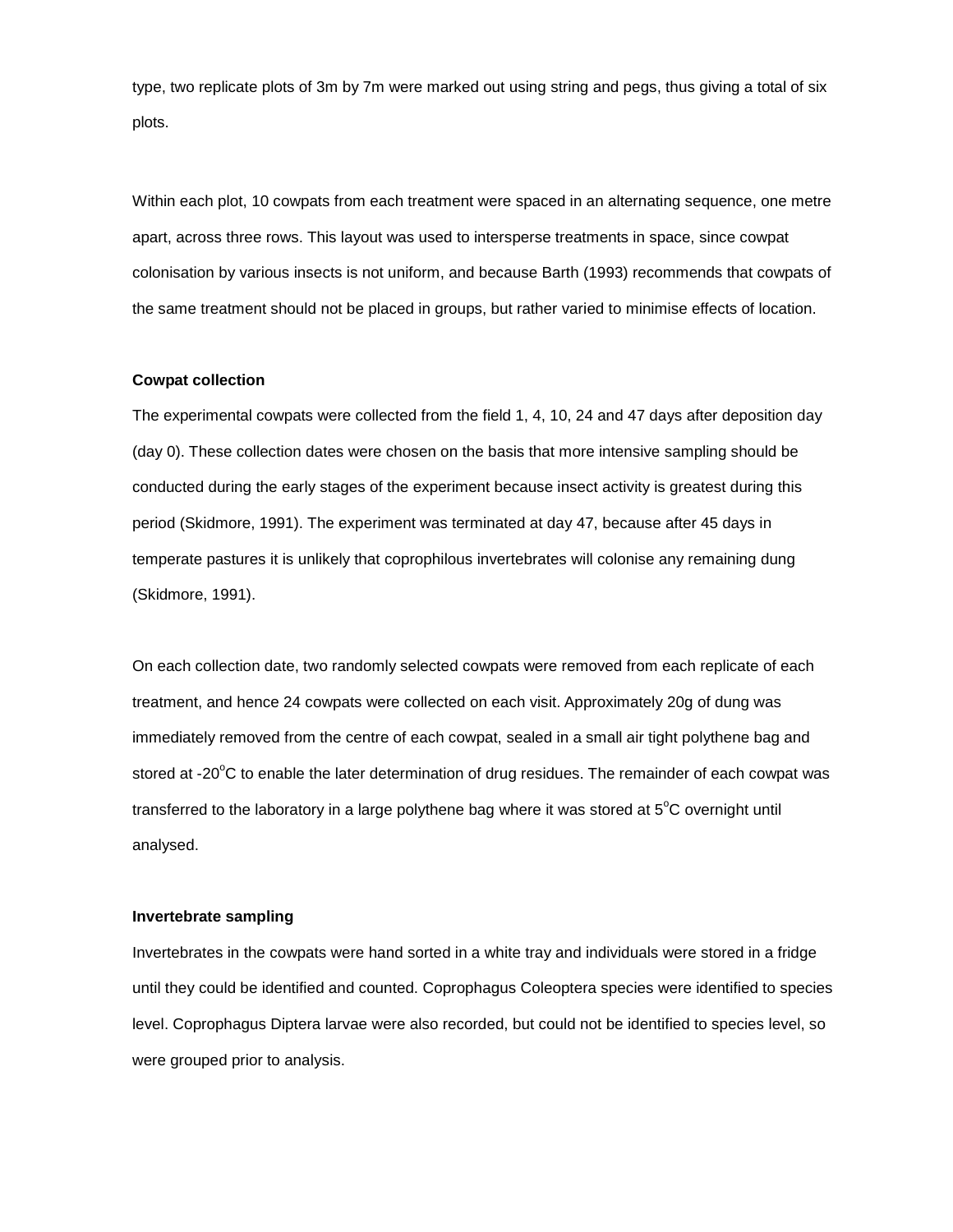#### **Drug residue determination**

High-performance liquid chromatography (HPLC) was used to determine ivermectin levels in the dung, based on the method developed by Payne *et al.* (1995) and Asbakk *et al.* (1999). Initial ivermectin levels were determined using dung collected on the day the experiment was set up (day zero), and mean levels at time points thereafter were calculated using the four cowpats retrieved from each treatment and sward structure on the subsequent collection days.

#### **Sward structure features**

Several physical parameters were monitored in the field since they influence dung degradation and insect activity. On each collection day, sward height, and temperature and humidity 1 cm above the ground were measured at three randomly determined points in each sward structure plot to capture the microclimatic conditions at the cowpat.

## **Statistical analysis**

Sward height, air temperature and humidity measurements on each collection date were compared across sward structures using one-way ANOVA followed by Tukey's multiple comparison test.

Ivermectin residue levels were calculated as concentrations per 10g dry weight to remove the variability of the dung water content. Split plot analysis was carried out to determine the effect of sward type (main plots) and time (sub plots) on ivermectin levels.

To determine whether there was an attractive or repellent effect on each species of coprophagous Coleoptera, and on total Diptera recorded, the numbers recovered from treated and untreated cowpats were bulked and compared using Chi-square analysis assuming equal numbers. Species with less than 10 individuals were excluded from analysis.

# **Results**

#### **Sward structure**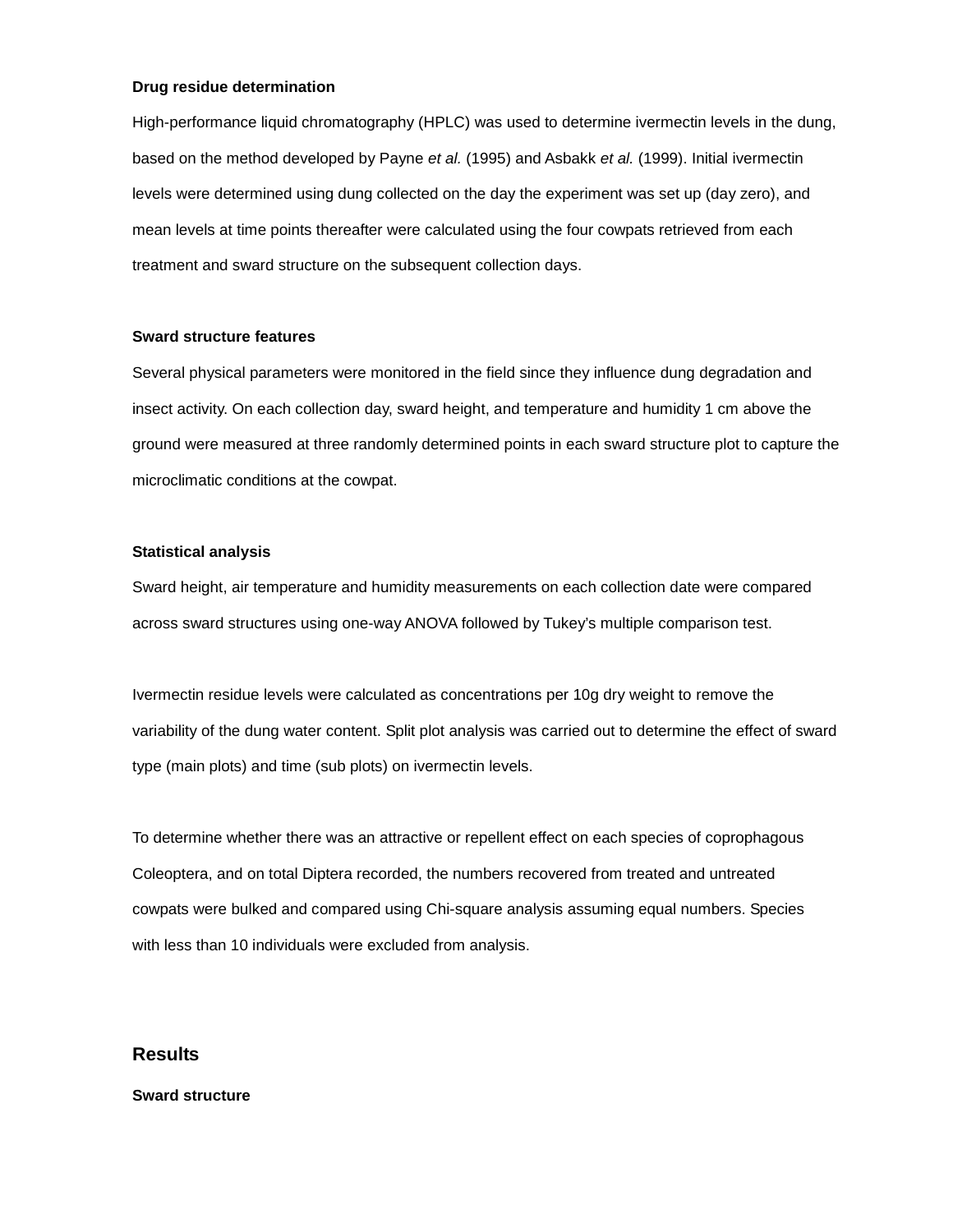The average sward height, air temperature and humidity recorded in each sward structure, on each collection day, are presented in Table 1. As expected, sward height varied significantly between the three sward structures (*P* < 0.01). Temperature also varied significantly between sward structures (*P* < 0.01), with the long sward habitat being significantly warmer than the short sward and bare ground habitats. Humidity also varied significantly between sward structures (*P* < 0.01), with the bare ground habitat being significantly less humid than the long and short sward habitat.

| Sward<br>structure | Day | Sward height<br>(cm) | Temperature<br>$(^{\circ}C)$ | Humidity (%)     |  |  |  |  |  |  |
|--------------------|-----|----------------------|------------------------------|------------------|--|--|--|--|--|--|
| Long sward         | 1   | 12.5 (10.0-14.0)     | 13.4 (12.9-13.6)             | 66.4 (66.1-66.6) |  |  |  |  |  |  |
|                    | 4   | 10.0 (7.0-12.0)      | 11.4 (10.9-12.0)             | 92.2 (88.9-95.2) |  |  |  |  |  |  |
|                    | 10  | $9.3(4.0-12.0)$      | 19.1 (17.6-20.5)             | 58.5 (49.0-65.0) |  |  |  |  |  |  |
|                    | 24  | 12.8 (8.0-21.0)      | 17.8 (17.2-18.2)             | 60.4 (59.3-61.2) |  |  |  |  |  |  |
|                    | 47  | 10.8 (8.0-15.0)      | $11.4(11.1-11.7)$            | 86.4 (85.8-86.2) |  |  |  |  |  |  |
| Short sward        | 1   | $2.5(2.0-3.0)$       | 12.4 (12.0-12.9)             | 71.7 (71.4-72.0) |  |  |  |  |  |  |
|                    | 4   | $2.0(0.0-3.2)$       | 11.4 (10.9-11.7)             | 88.6 (87.9-88.9) |  |  |  |  |  |  |
|                    | 10  | $3.3(2.5-4.2)$       | 16.1 (15.7-16.5)             | 63.1 (55.0-64.9) |  |  |  |  |  |  |
|                    | 24  | $3.5(2.8-4.0)$       | 18.5 (17.8-19.4)             | 53.7 (52.9-54.9) |  |  |  |  |  |  |
|                    | 47  | $2.9(2.0-4.0)$       | 11.8 (11.5-12.1)             | 80.6 (79.2-81.8) |  |  |  |  |  |  |
| Bare ground        | 1   | 0                    | 11.7 (11.4-12.0)             | 72.2 (71.8-72.5) |  |  |  |  |  |  |
|                    | 4   | 0                    | 10.9 (10.6-11.1)             | 85.0 (84.7-85.3) |  |  |  |  |  |  |
|                    | 10  | 0                    | 16.5 (15.9-17.5)             | 61.3 (60.4-62.0) |  |  |  |  |  |  |
|                    | 24  | 0                    | 18.6 (18.4-18.7)             | 52.6 (51.9-53.1) |  |  |  |  |  |  |
|                    | 47  | 0                    | 11.6 (11.5-11.7)             | 74.5 (72.0-75.9) |  |  |  |  |  |  |

**Table 1.** Mean (and range) sward height, and temperature and humidity one centimetre above ground level, on each collection day (n=6).

### **Ivermectin residues**

The ivermectin level in the faeces from treated cattle one day after treatment with Noromectin, averaged 21,899 μg/kg dry weight. There was no significant difference between sward structures on ivermectin levels (F<sub>2,3</sub> = 2.38, P > 0.05). Ivermectin levels reduced significantly through time (F<sub>4,36</sub> = 16.73, P < 0.001), and there was no significant interaction with sward structure ( $F_{8,36} = 0.84$ , P > 0.05).

The control cowpats, collected from the untreated cattle, contained no ivermectin residues (0 μg/kg dry weight) throughout the trial.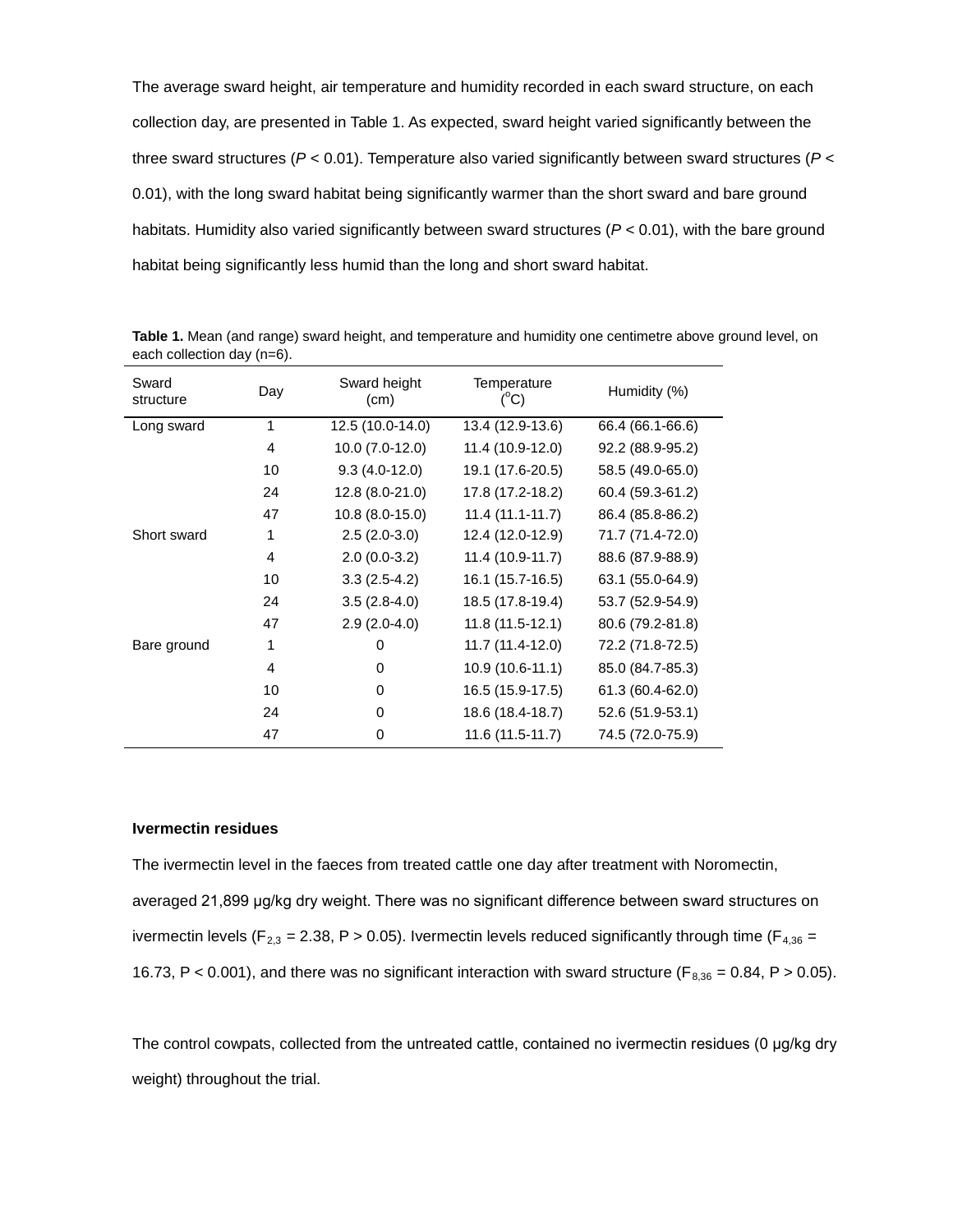

**Figure 1**. Mean ivermectin concentrations in cowpats ( $\mu$ g kg<sup>-1</sup> dry weight) (n = 4).

## **Invertebrate presence**

Non-dipteran invertebrates were found in higher numbers in treated cowpats at the majority of collection dates (Figure 2), and Diptera larvae were found in greater numbers in untreated cowpats in all sward structures (Figure 3).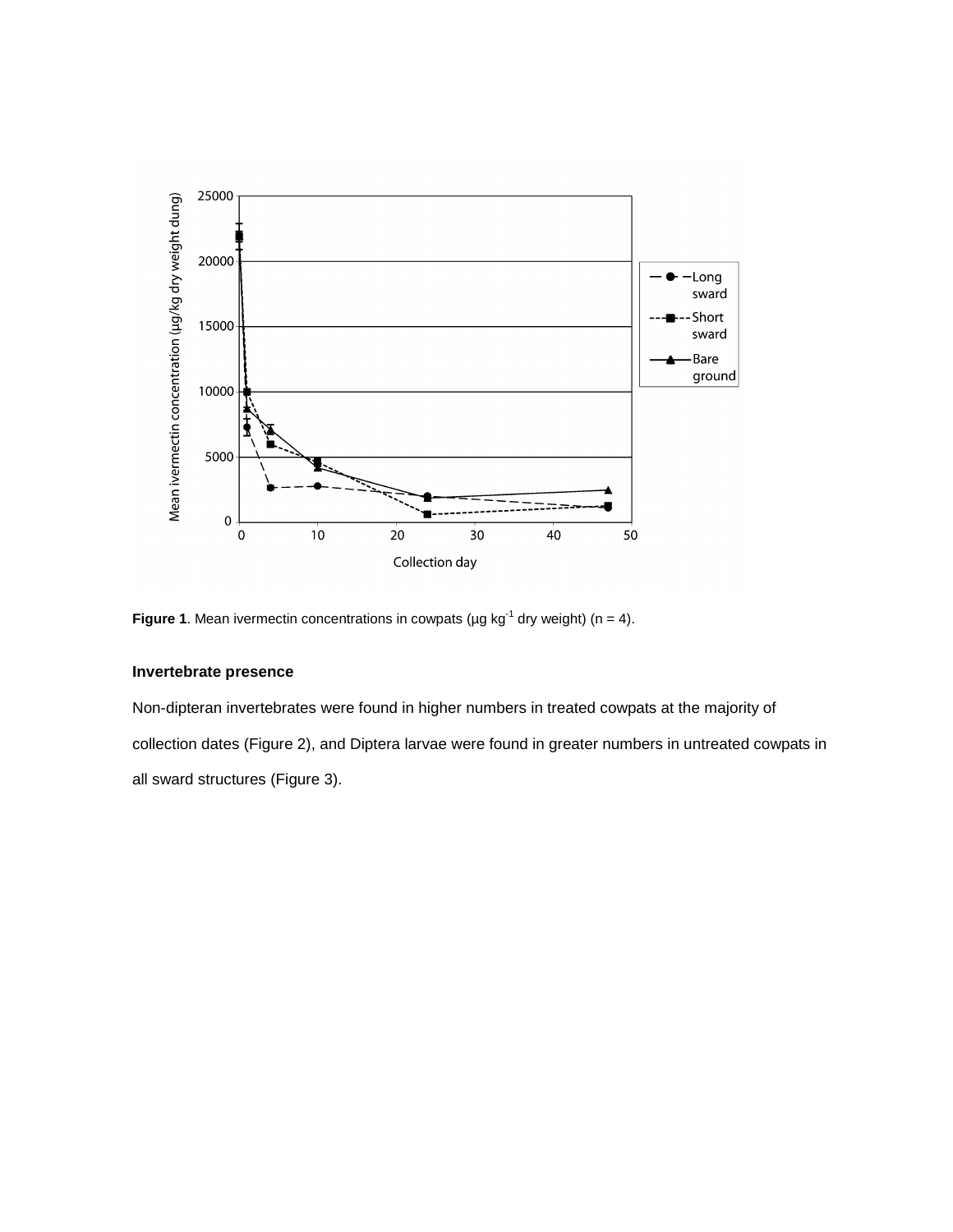

**Figure 2.** Total number of non-dipteran invertebrates collected from untreated cowpats (white bars) and treated cowpats (black bars) in the three sward structures after 1, 4, 10, 24, and 47 days in the field.



**Figure 3**. Total number of Diptera larvae collected from untreated cowpats (white bars) and treated cowpats (black bars) in the three sward structures after 1, 4, 10, 24, and 47 days in the field.

## **Coprophagous invertebrates**

The coprophagous species collected from cowpats are presented in Table 2.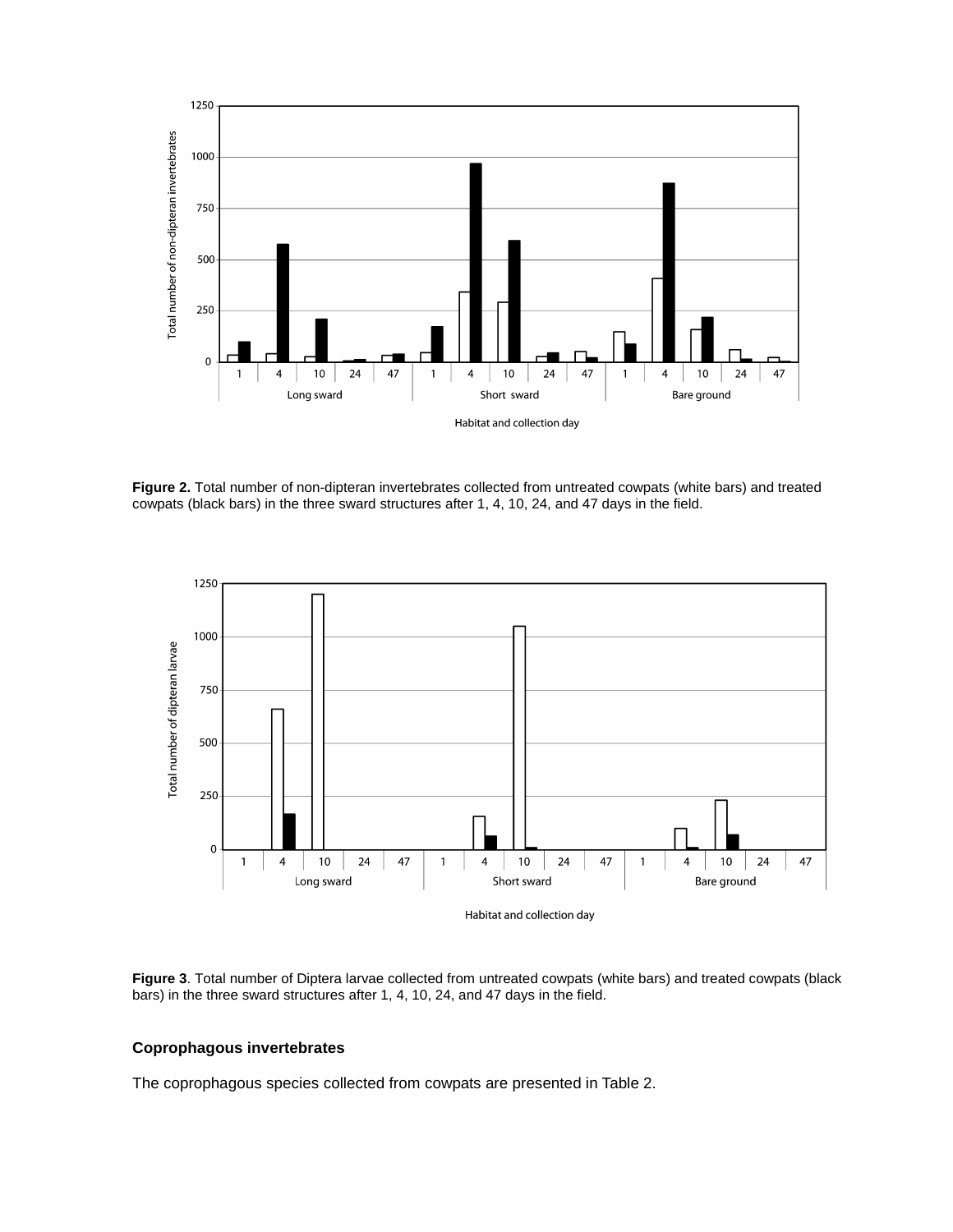A total of 12 coprophagous Coleoptera species were present in this study. With the exception of one species (*Aphodius fossor*), represented by a singleton, species of Scarabaeidae were present in consistently higher numbers in cowpats from ivermectin-treated cattle in all sward structures. *A. ater*  and *A. erraticus* were present in significantly higher numbers in treated cowpats in all sward structures (all *P* < 0.01), as was *A. prodomus* in the long and short sward habitats (both *P* < 0.01), and *A. fimetarius* in the short sward habitat (*P* < 0.01). While cowpats from treated cattle in the bare ground habitat contained more *Aphodius* species than the untreated cowpats, this was not always significant.

Members of the Hydrophilidae family were generally present in higher numbers in treated cowpats in the long sward habitat, but were found in higher numbers in untreated cowpats in the short sward and bare ground habitats. Low numbers prevented data analysis for several species, but *Cercyon haemorrhoidalis* (*P* < 0.05) and *Sphaeridium scarabaeoides* (*P* < 0.01) showed a significant preference for treated dung in the long sward habitat.

There were significantly more Diptera larvae in the untreated cowpats, in all three sward structures (all  $P < 0.01$ ).

|                           | Long sward |             |                       | <b>Short sward</b> |                |               | <b>Bare ground</b> |                |                 |
|---------------------------|------------|-------------|-----------------------|--------------------|----------------|---------------|--------------------|----------------|-----------------|
|                           | U          | Т           | <b>Effect</b>         | U                  | т              | <b>Effect</b> | U                  |                | <b>Effect</b>   |
| <b>Histeridae</b>         |            |             |                       |                    |                |               |                    |                |                 |
| Paralister purpurescens   | 2          | $\mathbf 0$ |                       | 4                  | 3              |               | 3                  | $\overline{2}$ |                 |
| Hydrophilidae             |            |             |                       |                    |                |               |                    |                |                 |
| Cercyon atomarius         | 0          | 8           |                       | 8                  | $\overline{2}$ | J             | 8                  | 0              |                 |
| Cercyon haemorrhoidalis   | 2          | 10          | ተ $^*$                | 2                  | 3              |               | 3                  | 3              |                 |
| Cercyon melanocephalus    | 1          | 0           |                       |                    | 0              |               | 0                  |                |                 |
| Cercyon pygmaeus          | 0          | 3           |                       |                    | 0              |               |                    | 0              |                 |
| Sphaeridium scarabaeoides | 1          | 10          | $\uparrow$ $\uparrow$ | 9                  | 6              | J             | 6                  | $\overline{2}$ |                 |
| Scarabaeidae              |            |             |                       |                    |                |               |                    |                |                 |
| Aphodius ater             | 13         | 77          | $\uparrow$ **         | 460                | 824            | $\uparrow$ ** | 388                | 481            | $\uparrow^{**}$ |
| Aphodius erraticus        | 5          | 114         | $\uparrow$ **         | 18                 | 150            | ተ**           | 20                 | 231            | $\uparrow^*$    |
| Aphodius fimetarius       | 0          | 5           |                       | 8                  | 22             | $\uparrow$ ** | 10                 | 15             | ₼               |
| Aphodius fossor           | 1          | 0           |                       | $\Omega$           | 2              |               | 0                  | 0              |                 |
| Aphodius prodromus        | 39         | 311         | $\uparrow$ **         | 204                | 556            | $\uparrow$ ** | 185                | 209            | ♠               |
| Aphodius sphacelatus      | 0          | 3           |                       | 0                  | 0              |               | 35                 | 47             | ♠               |
| Diptera larvae            | 1860       | 165         | ↓∗∗                   | 1207               | 74             | ∗∗اب          | 333                | 80             | Վ∗∗             |

**Table 2.** Total coprophagous invertebrates recovered from cowpats from untreated (U) and treated (T) cattle in each sward structure (n=20).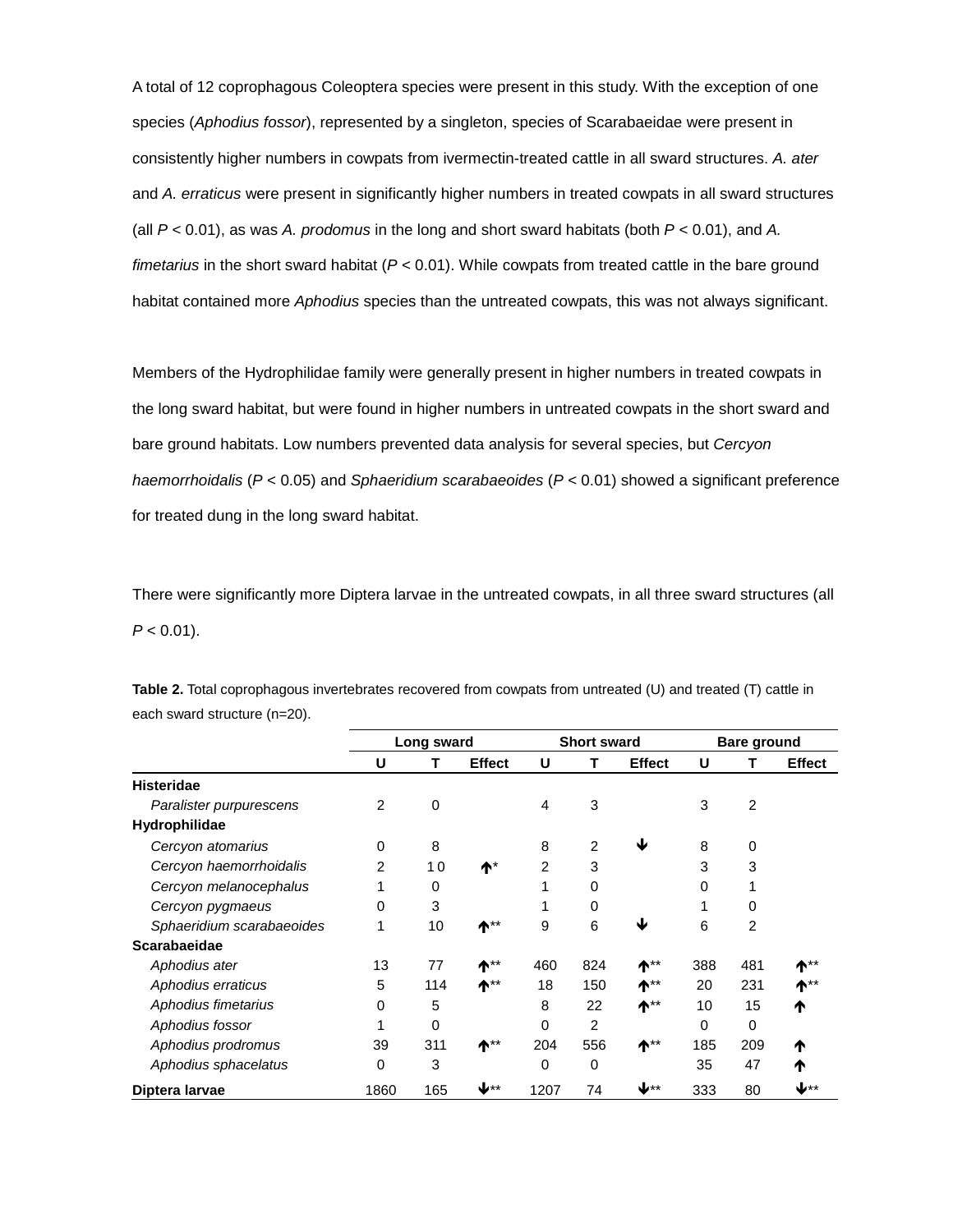Arrows indicate whether ivermectin treatment increased or decreased insect abundance in each sward structure (where samples were large enough for statistical analysis). \* *P* < 0.05; **\*\****P* < 0.01.

# **Discussion**

The initial mean ivermectin concentration measured in faeces collected from treated cattle one day after treatment (day zero) was 21,899 μg/kg (dry weight). Similarly high concentrations have been reported following treatment with comparable pour-on ivermectin formulas; Herd *et al.* (1996) detected a peak excretion of 18,500 μg/kg (dry weight) in dung collected from cattle two days after treatment. The ivermectin residues in cowpats decreased through time, and followed a similar pattern of breakdown to that reported by Iglesias *et al.* (2006), with an initial rapid decrease in residues over the first three weeks, after which the concentration remained fairly constant.

Despite reductions in ivermectin concentrations, by the end of the 47 day trial, residues remained at relatively high concentrations in cowpats. This demonstrates that ivermectin can persist in temperate environments for more than six weeks, and is supported by similar research in other temperate environments e.g. O'Hea *et al.* (2010) and Sommer & Steffansen (1993). Indeed Suarez *et al.* (2003) reported concentrations of 13 μg/kg after 180 days in a temperate Argentinian pasture.

The persistence of ivermectin implies that residues have the potential to affect the dung community for the entire period that cowpats are utilisable by dung fauna in temperate climates (Hempel *et al*., 2006; Skidmore, 1991). Suarez *et al.* (2003) also reached this conclusion, stating that drug residues remained at levels high enough to adversely affect dung-colonising fauna throughout their entire 180 day trial. If farmers also adhere to the treatment regime recommended by manufacturers, whereby ivermectin administration is carried out three times, at five weekly intervals, then pastures in the UK would probably contain relatively high levels of ivermectin residues throughout the entire grazing season, between April and September (Floate, 1998a).

Sward structure did not have a significant effect on the ivermectin levels in cowpats. This is somewhat surprising since the three sward structures differed significantly in terms of mean sward heights, which resulted in significantly higher temperatures in the long sward habitat, and significantly lower humidity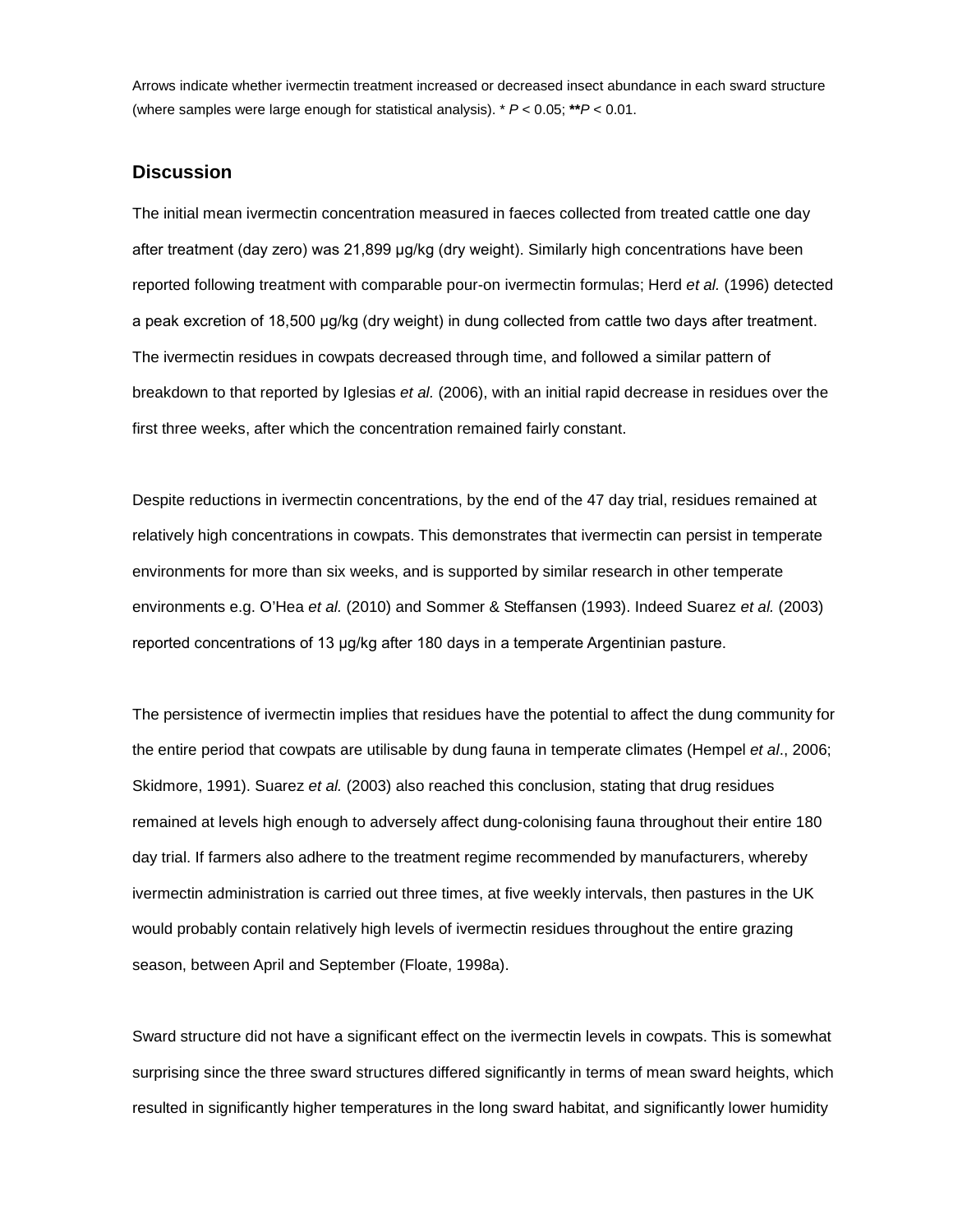in the bare ground habitat. These relatively small differences were obviously not sufficient to differentially affect ivermectin breakdown, because higher temperatures are known to increase ivermectin breakdown rates (Halley *et al*., 1989a). It is anticipated that more extreme environments within grazing areas, for example those shaded by trees in wood pastures, may have a greater effect, since exposure to sunlight is one of the most important factors influencing the breakdown of ivermectin (Halley *et al*., 1989b).

Ivermectin residues had a clear effect on the presence of invertebrates in cowpats. Diptera larvae were consistently present in higher numbers in cowpats from untreated cattle, and non-dipteran invertebrates were generally present in higher numbers in cowpats from treated cattle. Similar findings have been reported in other studies (Floate, 1998b; Lumaret *et al*., 1993), and Wardhaugh & Mahon (1991) reported that the attractive effect continued to occur in faeces produced up to 25 days after treatment.

Diptera larvae were present in significantly higher numbers in untreated cowpats in all sward structures. This finding is supported by many researchers (Floate, 2007; Lumaret *et al*., 1993; Suarez *et al*., 2003), with some studies reporting that ivermectin residues eliminate certain dung-dwelling Diptera (Madsen *et al*., 1990; Strong & Wall, 1994). It seems most likely that the low number of Diptera larvae recovered from treated cowpats was a consequence of mortality, since Diptera larvae are highly sensitive to ivermectin residues (Lumaret & Errouissi, 2002), and because adult *S. stercoraria* are unable to detect even lethally high levels of ivermectin, meaning that ovipositing females cannot avoid it (Rombke *et al*., 2009).

The EC50 of ivermectin for egg-to-adult mortality of *S. stercoraria* was determined as 20.9  $\pm$  19.1 μg/kg (fresh weight) (Rombke *et al*., 2009) and concentrations as low as 0.2 μg/kg (wet weight) have been found to reduce pupation to just 28% (West & Tracy, 2009). These effects occurred at ivermectin levels which were much lower than those detected at any time during this experiment, and this has significant implications for survival and cohort size, particularly because *S. stercoraria* colonise cowpats immediately at deposition and are therefore likely to be exposed to very high levels of ivermectin (Skidmore, 1991).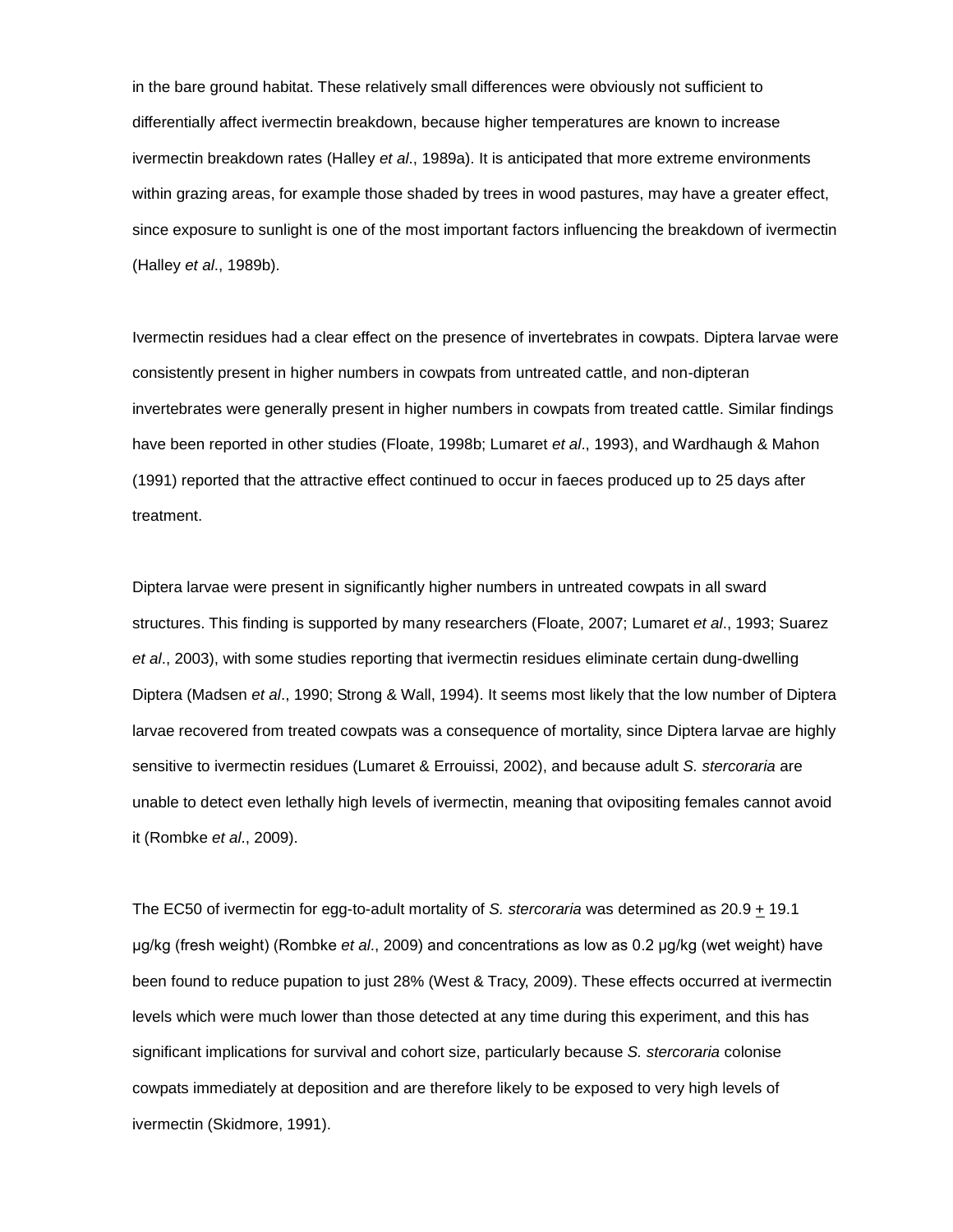Coprophagous Coleoptera were present in higher numbers in treated cowpats in the majority of cases. Of the species sufficiently abundant for data analysis, most were found in significantly higher numbers in treated cowpats, and none were present in significantly higher numbers in untreated cowpats. Other studies have also reported increased numbers of Coleoptera in cowpats from treated cattle (Floate, 2007; Lumaret *et al*., 1993; Wardhaugh & Mahon, 1991), and Lumaret *et al.* (1993) noted that many species also spent more time foraging within these cowpats.

Members of the Scarabidae family were present in higher numbers in treated cowpats. The attractive effect was consistent across sward structures, although it was not always significant in the bare ground habitat. The most common species, *A. ater,* and *A. erraticus*, were present in significantly higher numbers in treated cowpats in all sward structures, and *A. prodomus* was present in significantly higher numbers in treated cowpats except in bare ground. Ivermectin clearly had a strong attractive effect on *Aphodius* species, a finding supported by Floate (2007) who reported this for all members of the Scarabidae family.

Hydrophilidae species were generally present in numbers too low for statistical analysis. However, although many species were present in greater numbers in untreated cowpats, *Cercyon haemorrhoidalis* and *Sphaeridium scarabaeoides* were found in significantly higher numbers in treated cowpats in the long sward habitat. This contradicts published findings, which have reported ivermectin to cause significant reductions in the adult populations of these species (Floate, 1998a; Holter *et al*., 1993), and the complete absence of their larvae (Strong *et al*., 1996).

The consistently and significantly larger numbers of Scarabidae from the treated cowpats in both the long and short sward habitats, and Hydrophilidae from the treated cowpats in the long sward habitat, suggests that the sward structures were accentuating the attractive effect of ivermectin. It is possible that this was related to the nutritional quality of the dung. Treatment with ivermectin is thought to increase the microbial flora and protein levels in cattle dung (Lumaret *et al*., 1993; Wardhaugh & Mahon, 1991), and sheltered environments in sward structures have been shown to increase microbial activity (Gittings *et al*., 1994). It is therefore possible that the already elevated nutritional content of the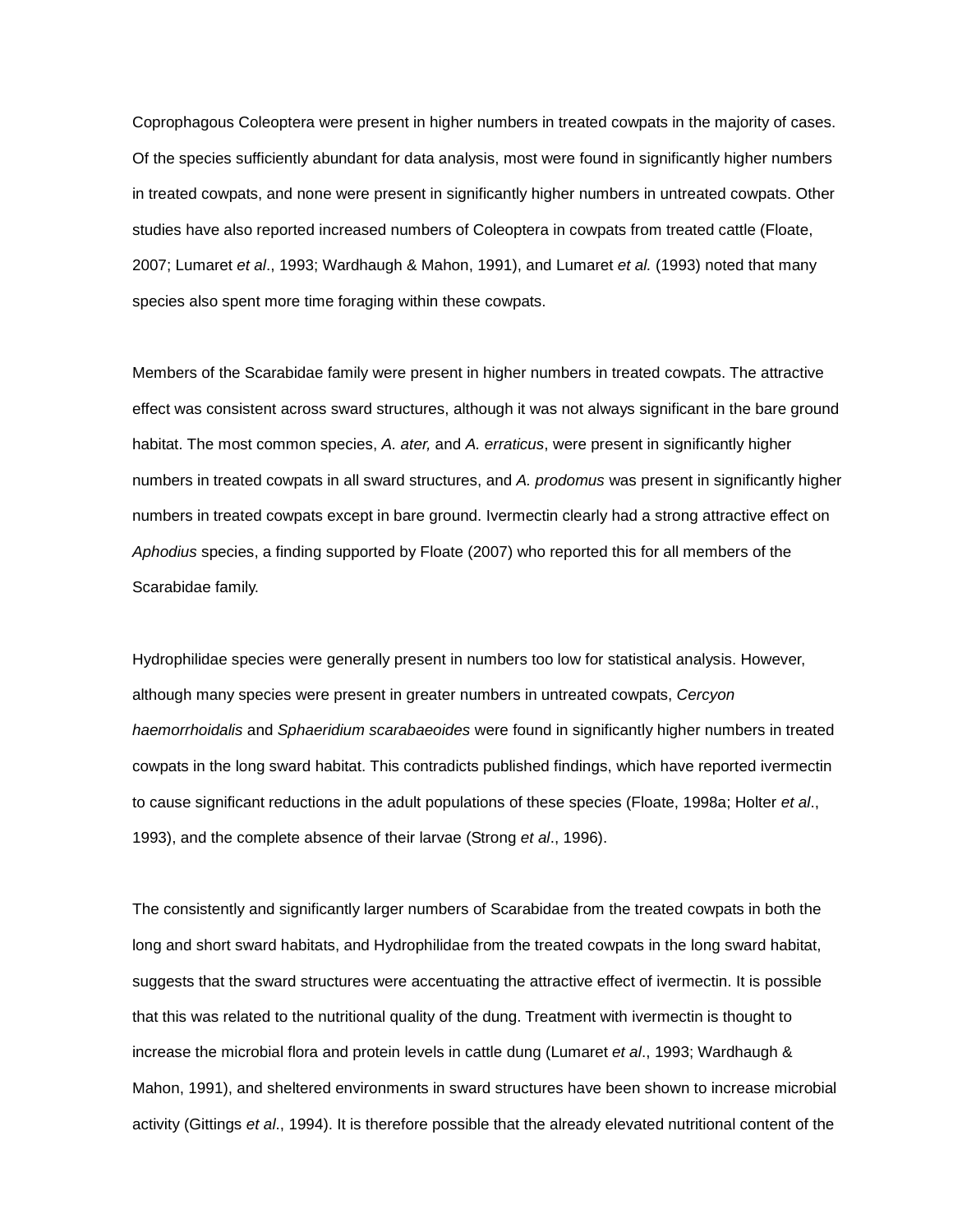treated cowpats was increased further in the significantly more humid sward habitats, making them more attractive resources than the untreated cowpats. This possibility is supported by laboratory experiments that have revealed beetle colonisation preferences according to the nutritional quality of dung (Finn & Giller, 2002), the aggregation of beetles in high quality patches where resource quality differs between cowpats (Hutton & Giller, 2004) and increased growth rates of earthworms fed on dung from ivermectin-treated cattle (Svendsen *et al*., 2005).

The influence of sward structure means that ivermectin could have a greater impact on coprophagous Coleoptera in sward structures that promote microbial growth, such as the long sward areas typically found in field margins and meadows. Further studies are needed to determine whether ivermectin consistently increases the attractiveness of cowpats in these sward structures. If ivermectin is found to increase the attractiveness of cowpats in meadows, then the use of ivermectin may need to be restricted or prohibited in these sward structures in the UK, as they tend to be small and fragmented – characteristics that increase the risk of species extinctions (JNCC, 2006).

The increased attraction to cowpats containing ivermectin has significant implications for the survival of coprophagous Coleoptera because drug residues have been shown to inhibit the development of *Aphodius* larvae (Hempel *et al*., 2006; O'Hea *et al*., 2010), reduce adult emergence (Floate, 1998a) and cause mortality (Hempel *et al*., 2006). The ivermectin levels recorded in this study, even at the end of the 47 day trial, remained higher than the LC50 determined for *A. constans*, which was reported as 880 to 980 μg/kg (by dry weight) by Hempel *et al.* (2006), and 470 to 692 μg/kg (by dry weight) by Lumaret *et al.* (2007)*.* If other species have similar LC50s, then this has severe implications for *Aphodius* populations. This is supported by O'Hea *et al.* (2010) who concluded that ivermectin caused significant reductions in cohort size which were sufficient to affect the next generation of beetles.

## **Conclusions**

The impact of ivermectin on farmland biodiversity is currently of real concern to policy makers in the UK, to the extent that the question 'What are the impacts on biodiversity of prophylactic treatment of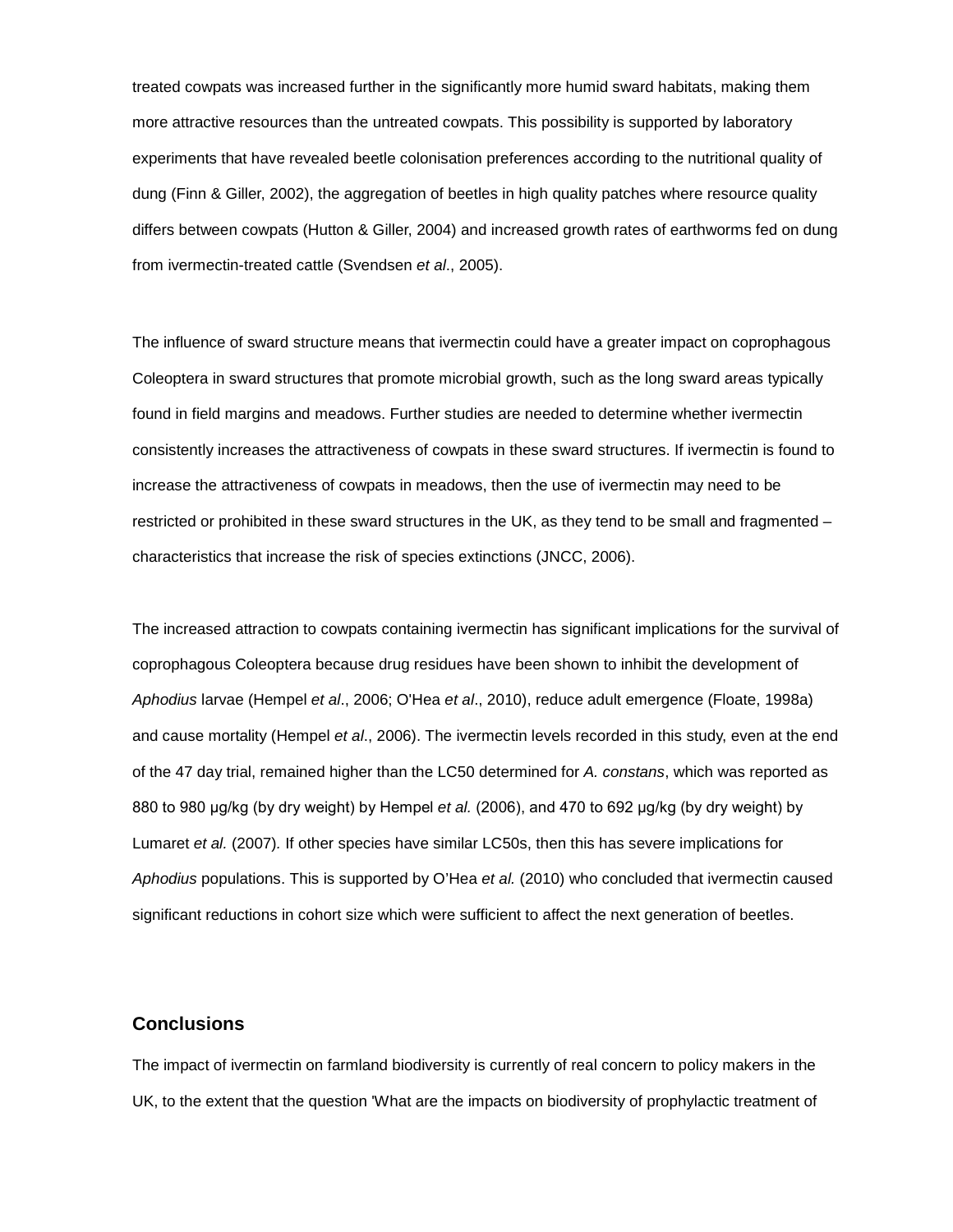farm livestock with antibiotics, anti-fungal and anti-helmintic compounds?' was identified as one of 100 questions of relevance following a workshop of policy makers, advisers, lobbyists and members of the research community (Sutherland *et al*., 2006).

These findings help further our understanding of how ivermectin impacts on invertebrates in an *in situ* farm environment and thus improve the knowledge-base from which to develop grounded policy recommendations for conserving on-farm biodiversity in the UK. Of particular note from this research is the fact that ivermectin was able to persist at levels well above those reported toxic to dung fauna, even after 47 days in the field. This suggests that pastures will contain ivermectin at biologically significant levels for the entire grazing season, especially if the treatment regimes recommended by manufacturers are adhered to. Practical options for the reduction of ivermectin use include the application of targeted treatments in preference to broad-spectrum chemicals, or the selection of less toxic macrocyclic lactones such as moxidectin (Floate, 2006; Suarez *et al*., 2009).

Also of importance from this research is the finding that ivermectin residues significantly alter cowpat colonisation. Coprophagous Coleoptera were present in significantly higher numbers in treated cowpats in the majority of cases, and ivermectin had a strong attractive effect on *Aphodius* species. This means that Coleoptera, especially *Aphodius* species, are likely to be continually exposed to ivermectin as a result of their cowpat selection, and this has implications for beetle presence and cohort size. Moreover, these impacts will be compounded if dung beetles are preferentially attracted to farms using ivermectin. This has potential implications for current UK government schemes such as Environmental Stewardship (ES), which incentivise the conservation of on-farm invertebrate diversity, particularly where ES farms are located in close proximity to conventional farms. However, further research is required to determine the distances at which *Aphodius* species can detect ivermectin, and the spatial scales at which their resource selection occurs.

Although ivermectins were found to have a very significant impact on Diptera abundance in treated cowpats, this is less likely to have short term conservation implications for UK farmland due to the continued availability of ivermectin-free cattle dung in most areas. For example, it is likely that some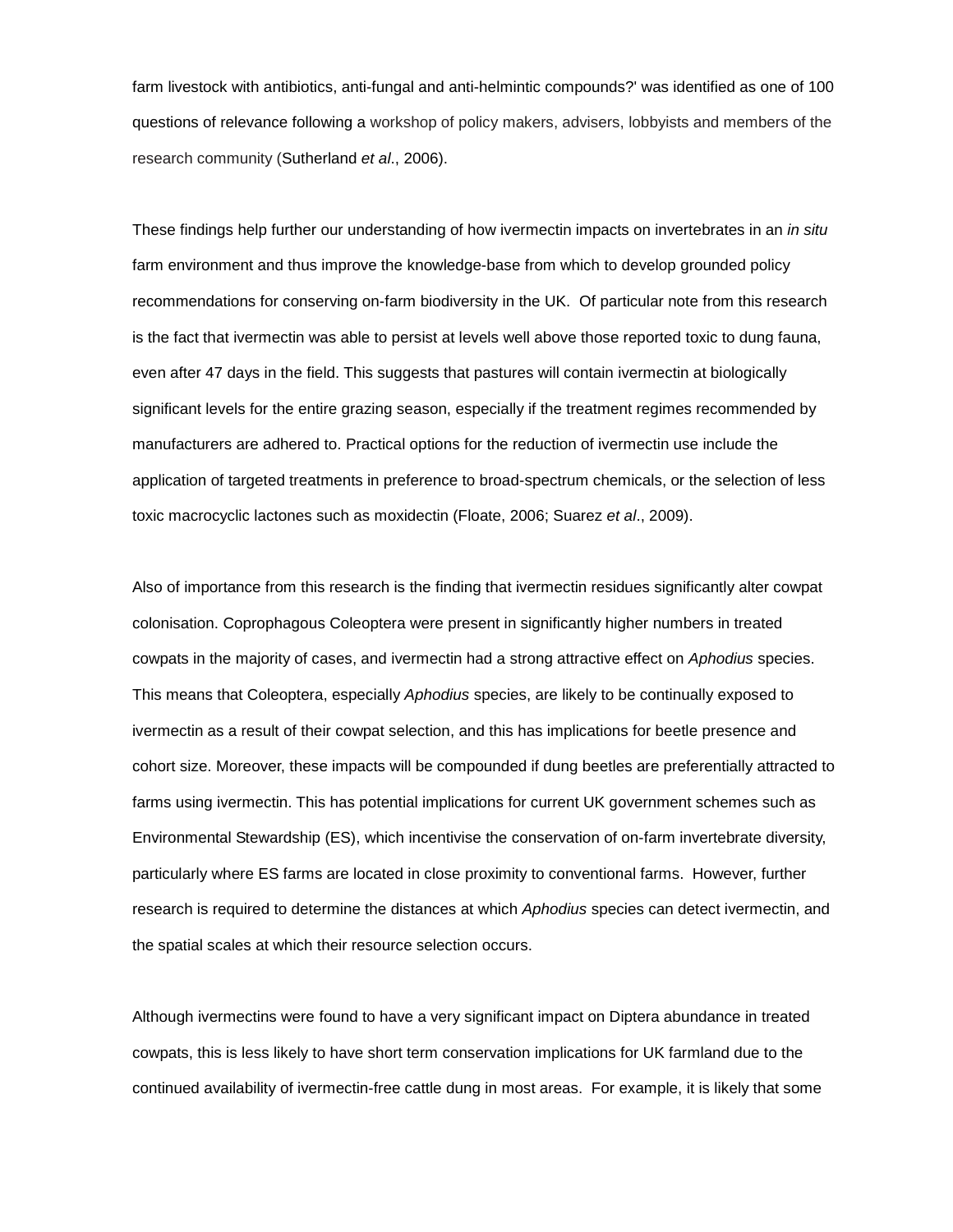ivermectin free dung will be present within the local landscape, since famers often graze untreated milking cows with the young treated cattle (Webb *et al*., 2010).

Above all, the current research highlights the potential for on-farm field experiments to improve understanding of the effects of ivermectin compounds on invertebrates, and the need for further field investigations in temperate environments to determine the long-term impacts on non-target dung fauna.

# **Acknowledgements**

We thank Dr Tim Sparks for assistance with statistical analysis, and for comments on an earlier draft.

## **References**

Asbakk, K., Bendiksen, H.R., & Oksanen, A. (1999) Ivermectin in reindeer feces: determination by HPLC. *Journal of Agricultural Food Chemistry,* **47**, 999-1003.

Barth, D. (1993) Importance of methodology in the interpretation of factors affecting degradation of dung. *Veterinary Parasitology*, **48**, 99-108.

Finn, J.A. & Giller, P.S. (2002) Experimental investigations of colonization by north temperate dung beetles of different types of domestic herbivore dung. *Applied Soil Ecology*, **20**, 1-13.

Floate, K.D. (1998a). Off-target effects of ivermectin on insects and on dung degradation in southern Alberta, Canada. *Bulletin of Entomological Research*, **88**, 25-35.

Floate, K.D. (1998b) Does a repellent effect contribute to reduced levels of insect activity in dung from cattle treated with ivermectin? *Bulletin of Entomological Research,* **88**, 291-297.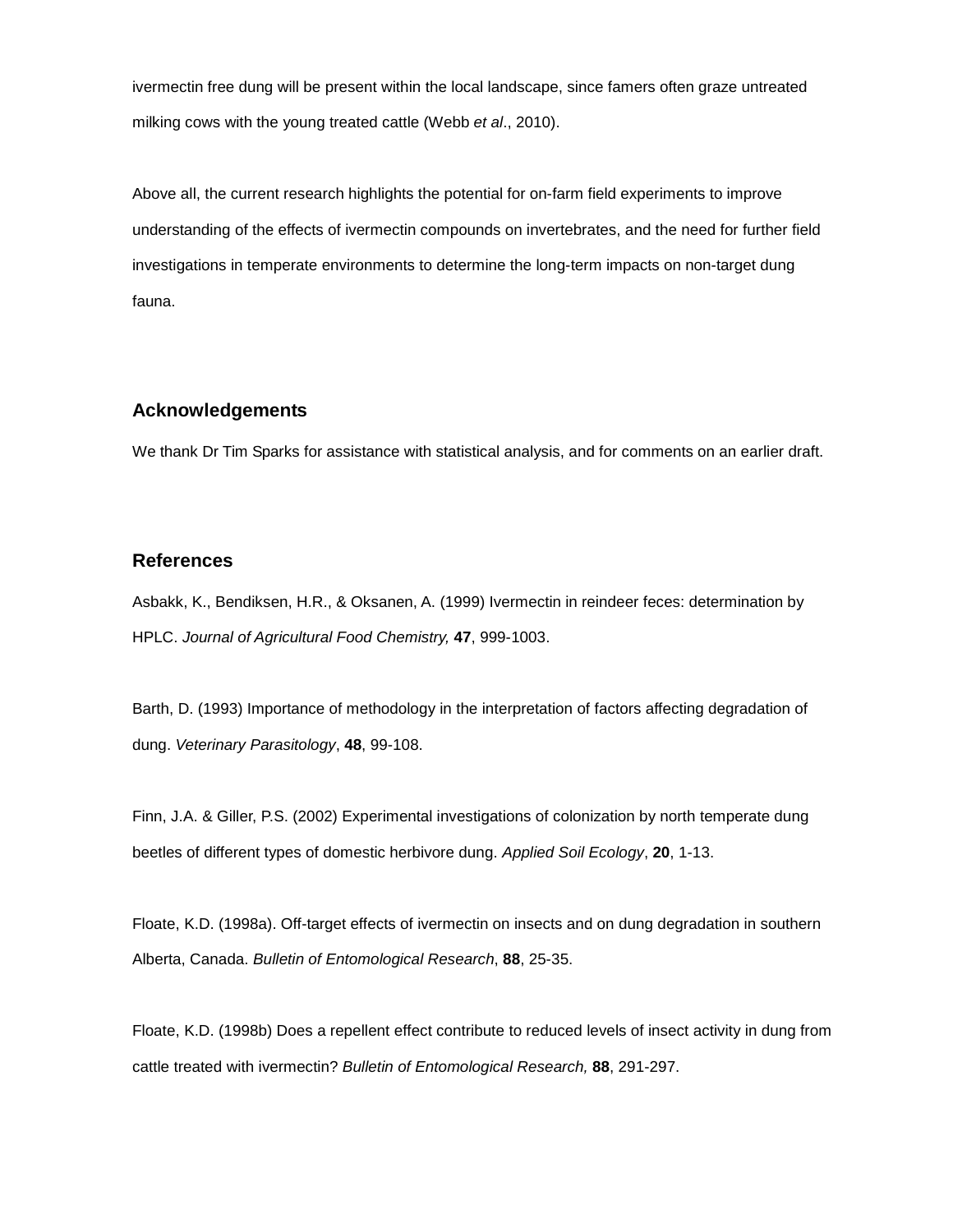Floate, K.D. (2007) Endectocide residues affect insect attraction to dung from treated cattle: implications for toxicity tests. *Medical and Veterinary Entomology,* **21**, 312-322.

Floate, K.D., Wardhaugh, K.G., Boxall, A.B.A. & Sherratt, N. (2005) Faecal residues of veterinary parasiticides: non-target effects in the pasture environment. *Annual Review of Entomology,* **50**, 153- 179.

Gittings, T., Giller P.S. & Stakelum, G. (1994) Dung decomposition in contrasting temperate pastures in relation to dung beetle and earthworm activity. *Pedobiologia,* **38**, 455-474.

Halley, B.A., Jacob, T.A. & Lu, A.Y.H. (1989a) The environmental impact of the use of ivermectin: environmental effects and fate. *Chemosphere,* **18**(7-8): 1543-1563.

Halley, B.A., Nessel, R.J. & Lu, A.Y.H. (1989b) Environmental aspects of use of ivermectin and abamectin in livestock: general considerations. *Ivermectin and Abamectin* (ed. by Campbell, W.C.), pp. 162-172. Springer-Verlag, NewYork.

Hempel, H., Scheffczyk, A., Schallnaß, H.-J., Lumaret, J.-P., Alvinerie, M. & Römbke, J. (2006) Toxicity of four veterinary parasiticides on larvae of the dung beetle Aphodius constans in the laboratory. *Environmental Toxicology and Chemistry*, **25**(12): 3155-3163. DOI: 10.1897/06-022R2.1

Herd, R.P., Sams, R.A. & Ashcraft, S.M. (1996) Persistence of ivermectin in plasma and faeces following treatment of cows with ivermectin sustained-release, pour-on or injectable formulations. *International Journal for Parasitology,* **26**(10): 1987-1093.

Holter, P., Sommer, C. & Grønvold, J. (1993) Attractiveness of dung from ivermectin-treated cattle to Danish and afrotropical scarabaeid dung beetles. *Veterinary Parasitology,* **48**, 159-169.

Hutton, S.A. & Giller, P.S. (2003) Effects of the intensification of agriculture on northern temperate dung communities. *Journal of Applied Ecology*, **40**, 994-1007.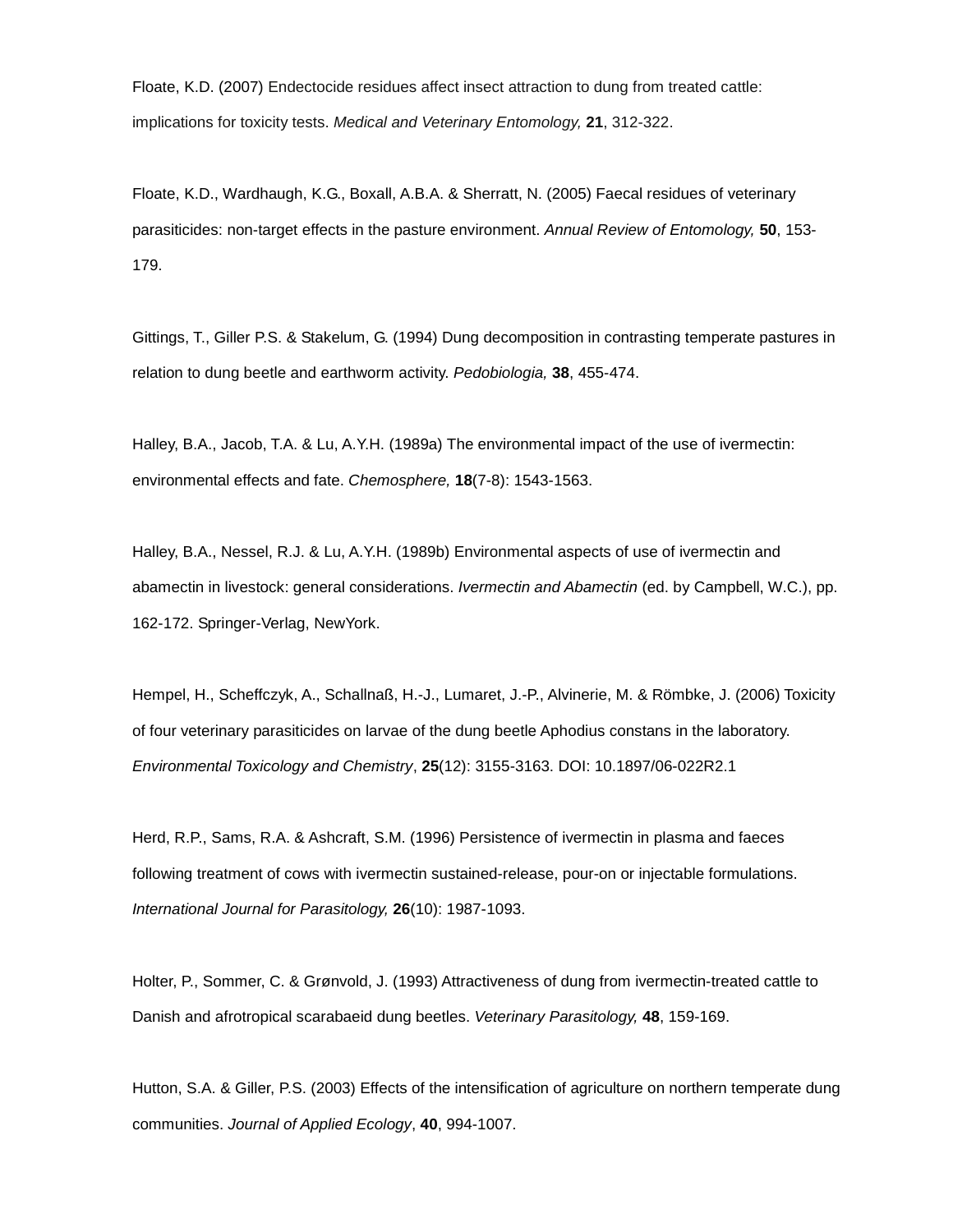Hutton, S.A. & Giller, P.S. (2004) Intra- and interspecific aggregation of north temperate dung beetles on standardised and natural dung pads: the influence of spatial scale. *Ecological Entomology,* **12**, 594- 605.

Iglesias, L.E., Saumell, C.A., Fernández, A.S., Fusé, L.A., Lifschitz, A.L., Rodríguez, E.M., Steffan, P.E. & Fiel, C.A. (2006) Environmental impact of ivermectin excreted by cattle treated in autumn on dung fauna and degradation of faeces on pasture. *Parasitology Research,* **100**(1): 93-102. DOI: 10.1007/s00436-006-0240-x

JNCC. (2006) *Habitat Action Plan, Lowland meadows*.

<http://www.ukbap.org.uk/UKPlans.aspx?ID=10> (Accessed 11 January 2011). Joint Nature Conservation Committee.

Kryger, U., Deschodt, C. & Scholtz, C.H. (2005) Effects of fluazuron and ivermectin treatment of cattle on the structure of dung beetle communities. *Agriculture, Ecosystems and Environment,* **105**(4): 649- 656.

Lumaret, J.P. & Errouissi, F. (2002) Use of anthelmintics in herbivores and evaluation of risks for the non target fauna of pastures. *Veterinary Research*, **33**(5): 547-562.

Lumaret, J.-P., Galante, E., Lumbreras, C., Mena, J., Bertrand, M., Bernal, J.L., Cooper, J.F., Kadiri, N. & Crowe, D. (1993) Field effects of ivermectin residues on dung beetles. *Journal of Applied Ecology*, **30**, 428-436.

Lumaret, J.-P., Alvinerie, M., Hempel, H., Schallnaß, H.-J., Claret, D. & Römbke, J. (2007) New screening test to predict the potential impact of ivermectin-contaminated cattle dung on dung beetles. *Veterinary Research,* **38**, 15–24.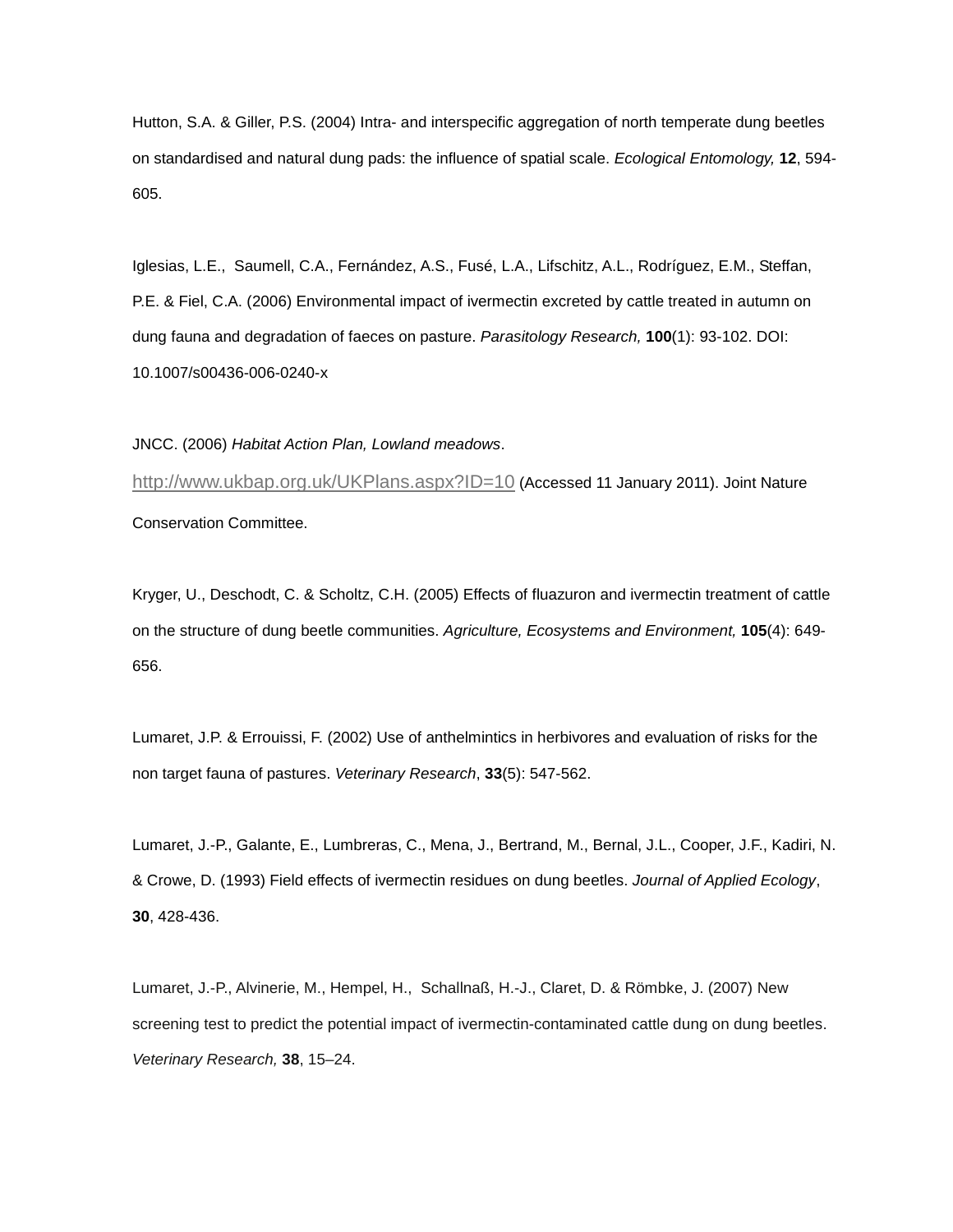Madsen, M., Overgaard Nielsen, B., Holter, P., Pedersen, O.C., Brøchner Jespersen, J., Vagn Jensen, K.M., Nansen, P. & Grønvold, J. (1990) Treating cattle with ivermectin: effects on the fauna and decomposition of dung pats. *Journal of Applied Ecology,* **27**, 1-15.

O'Hea, N.M., Kirwan, L., Giller, P.S. & Finn, J.A. (2010) Lethal and sub-lethal effects of ivermectin on north temperate dung beetles, *Aphodius ater* and *Aphodius rufipes* (Coleoptera: Scarabaeidae). *Insect Conservation and Diversity,* **3**, 24-33.

Payne, L.D., Hicks, M.B. & Wehner, T.A. (1995) Determination of abamectin and/or ivermectin in cattle feces at low parts per billion levels using HPLC with fluorescence detection. *Journal of Agricultural Food Chemistry,* **43**, 1233-1237.

Römbke, J., Floate, K.D., Jochmann, R., Schäfer, A., Puniamoorthy, N., Knābe, S., Lehmhus, J., Rosenkranz, B., Scheffczyk, A., Schmidt, T., Sharples, A. & Blanckenhorn, W.U. (2009) Lethal and sublethal toxic effects of a test chemical (ivermectin) on the yellow dung fly (*Scathophaga stercoraria*) based on a standardized international ring test. *Environmental Toxicity and Chemistry,* **28**(10): 2117- 2124.

Skidmore, P. (1991) *Insects of the British cow dung community*. Field Studies Council, Shrewsbury.

Sommer, C. & Steffansen, B. (1993) Changes with time after treatment in the concentrations of ivermectin in fresh cow dung and in cow pats aged in the field. *Veterinary Parasitology,* **48**, 66-73.

Strong, L. & James, S. (1993) Some effects of ivermectin on the yellow dung fly *Scatophaga stercoraria*. *Veterinary Parasitology,* **48**, 181-191.

Strong, L., Wall, R., Woolford, A. & Djeddour, D. (1996) The effect of faecally excreted ivermectin and fenbendazole on the insect colonisation of cattle dung following the oral administration of sustainedrelease boluses. *Veterinary Parasitology,* **62**, 253-266.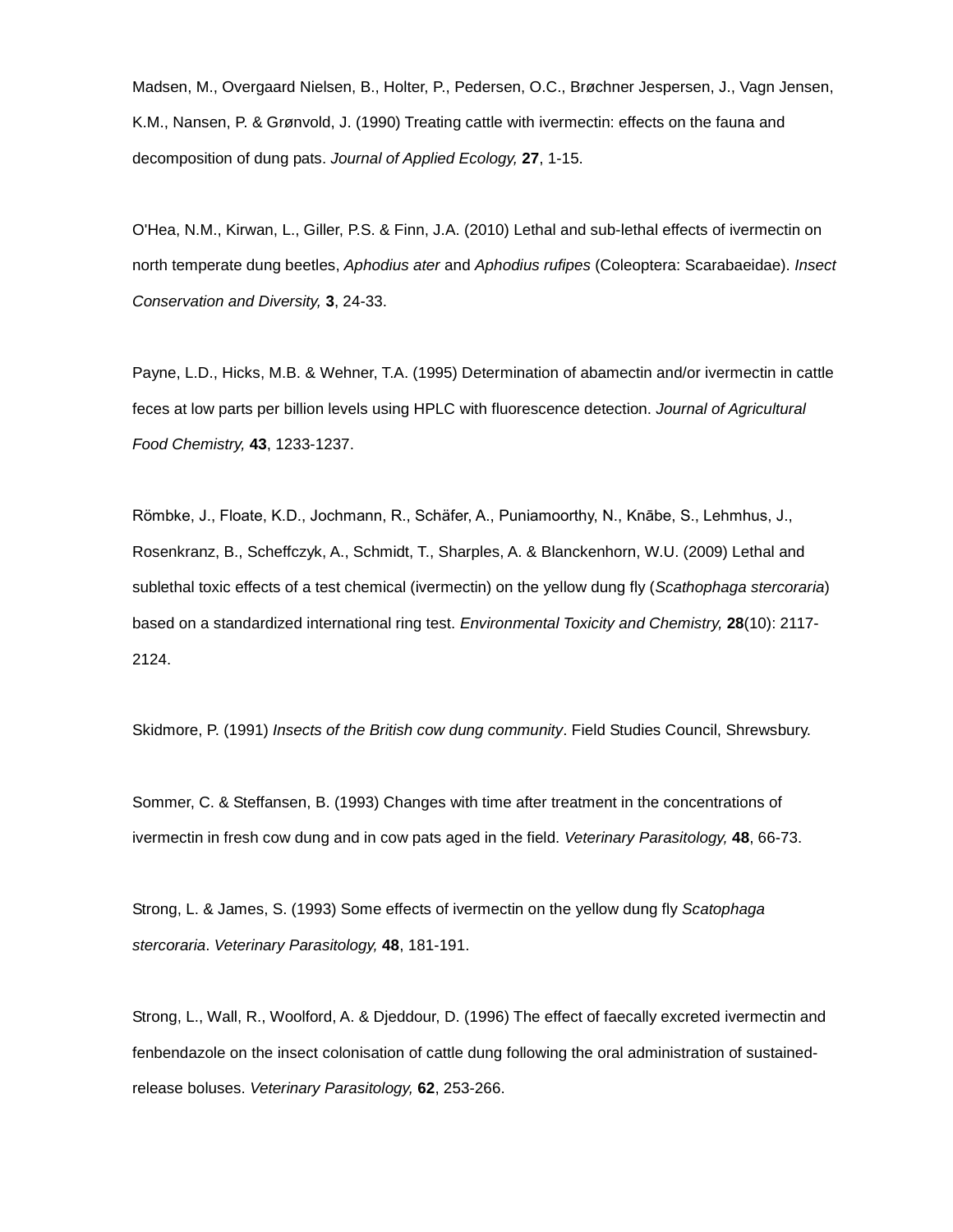Suarez, V.H., Lifschitz, A.L., Sallovitz, J.M. & Lanusse, C.E. (2003) Effects of ivermectin and doramectin faecal residues on the invertebrate colonization of cattle dung. *Journal of Applied Entomology,* **127**, 481-488.

Sutherland, W.J., Armstrong-Brown, S., Armsworth, P.R., Brereton, T., Brickland, J., Campbell, C.D., Chamberlain, D.E., Cooke, A.I., Dulvy, N.K., Dusic, N.R., Fitton, M., Freckleton, R.P., Godfray, H.C.J., Grout, N., Harvey, H.J., Hedley, C., Hopkins, J.J., Kift, N.B., Kirby, J., Kunin, W.E., Macdonald, D.W., Marker, B., Naura, M., Neale, A.R., Oliver, T., Osborn, D., Pullin, A.S., Shardlow, M.E.A., Showler, D.A., Smith, P.L., Smithers, R.J., Solandt, J.-L., Spencer, J., Spray, C.J., Thomas, C.D., Thompson, J., Webb, S.E., Yalden, D.W. & Watkinson, A.R. (2006) The identification of 100 ecological questions of high policy relevance in the UK. *Journal of Applied Ecology,* **43**, 617–627.

Svendsen, T.S., Hansen, P.E., Sommer, C., Martinussen, T., Grønvold, J. & Holter, P. (2005) Life history characteristics of *Lumbricus terrestris* and effects of the veterinary antiparasitics compounds ivermectin and fenbendazole. *Soil and Biochemistry,* **37**, 927-936.

Vessby, K. (2001) Habitat and weather affect reproduction and size of the dung beetle *Aphodius fossor*. *Ecological Entomology,* **26**, 430-435.

Wall, R. & Strong, L. (1987) Environmental consequences of treating cattle with the antiparasitics drug ivermectin. *Nature,* **327**, 418-421.

Wardhaugh, K.G. & Mahon, R.J. (1991) Avermectin residues in sheep and cattle dung and their effects on dung beetle (Coleoptera: Scarabaeidae) colonisation and dung burial. *Bulletin of Entomological Research,* **81**, 333-339.

Webb, L., Beaumont, D.J., Nager, R.G. & McCracken, D.I. (2007) Effects of avermectin residues in cattle dung on yellow dung fly *Scathophaga stercoraria* (Diptera: Scathophagidae) populations in grazed pastures. *Bulletin of Entomological Research,* **97**, 129-138.